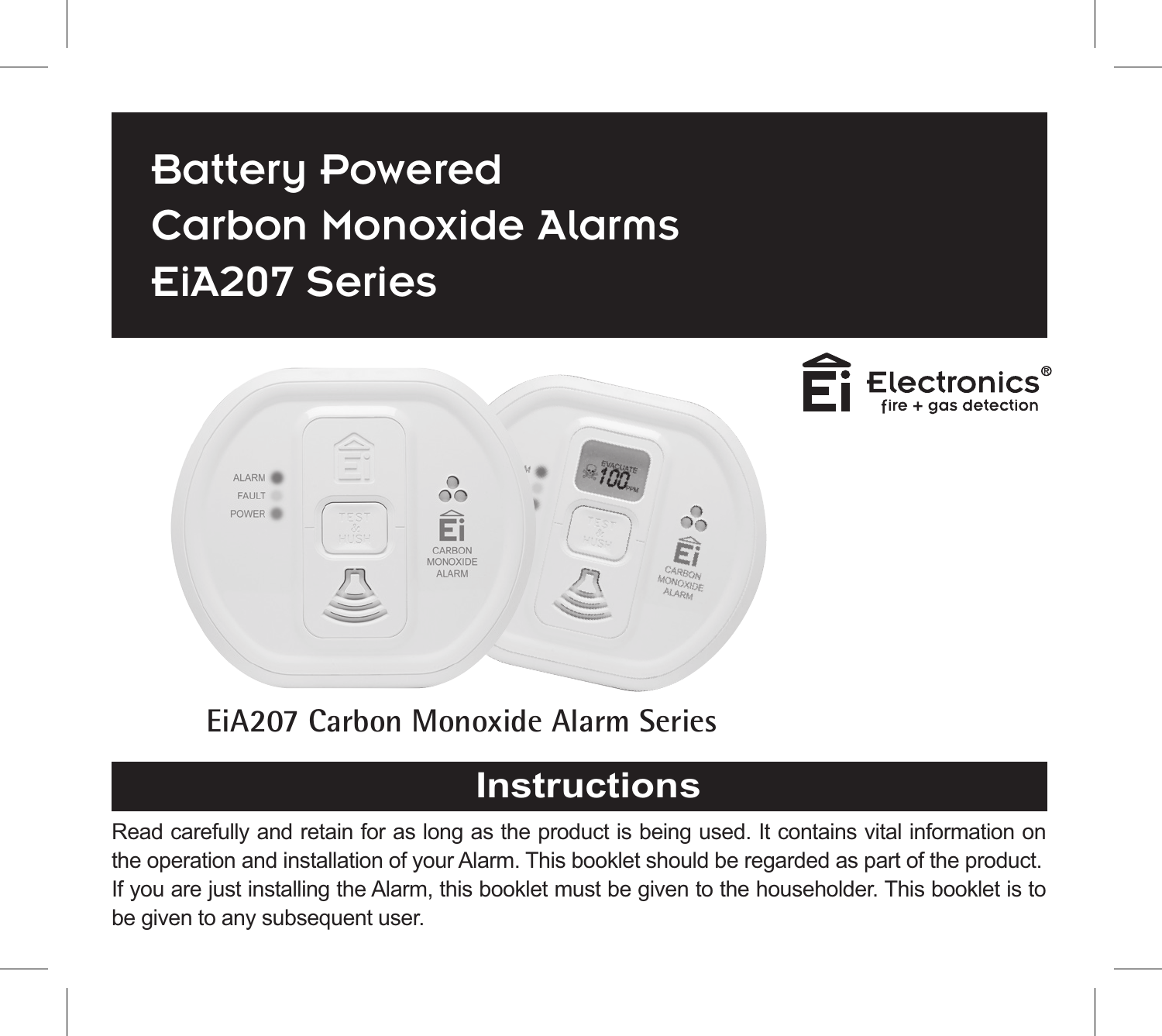| <b>Model Chart</b> |  |
|--------------------|--|
|                    |  |

| 2xAAA Replaceable Batteries |                         |                                     |                              |                  |
|-----------------------------|-------------------------|-------------------------------------|------------------------------|------------------|
| <b>Model</b>                | <b>RF</b><br>Capability | <b>RF Module</b><br><b>Supplied</b> | <b>LCD</b><br><b>Display</b> | <b>AudioLINK</b> |
| <b>EiA207W</b>              | Yes                     | <b>No</b>                           | No                           | <b>No</b>        |
| <b>EiA207iW</b>             | Yes                     | <b>No</b>                           | No                           | Yes              |
| <b>EiA207DW</b>             | Yes                     | <b>No</b>                           | Yes                          | <b>No</b>        |
| EiA207iDW                   | Yes                     | <b>No</b>                           | Yes                          | Yes              |
| EiA207RFZ                   | Yes                     | <b>Yes</b>                          | No                           | <b>No</b>        |
| EiA207iRFZ                  | Yes                     | Yes                                 | No                           | Yes              |
| EiA207DRFZ                  | Yes                     | <b>Yes</b>                          | Yes                          | <b>No</b>        |
| EiA207iDRFZ                 | Yes                     | Yes                                 | Yes                          | Yes              |

**\*** RF Modules listed above are Z-Wave. Please refer to associated Z-Wave module booklet for information on Z-Wave functionality. For OEM models, please refer to the relevant RF module handbook supplied with the product.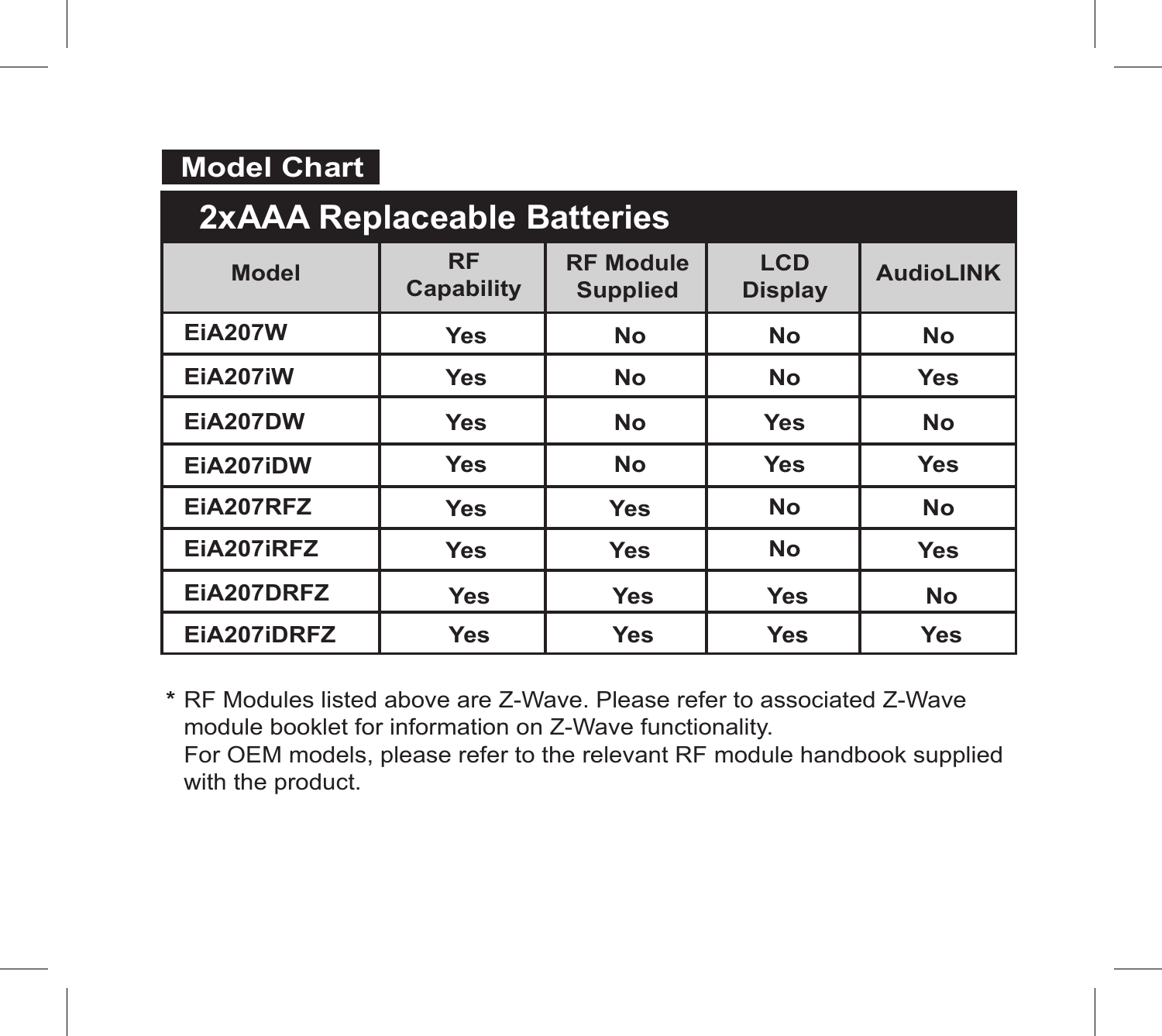#### **Table of Contents**

|    | payu |
|----|------|
| 1. | 4    |
| 2. | 5    |
| 3. | 9    |
| 4. | 15   |
| 5. | 17   |
| 6. | 21   |
| 7. | 22   |
| 8. | 24   |
| 9. | 25   |
|    | 25   |
|    | 26   |
|    | 28   |
|    | 30   |
|    | 32   |

page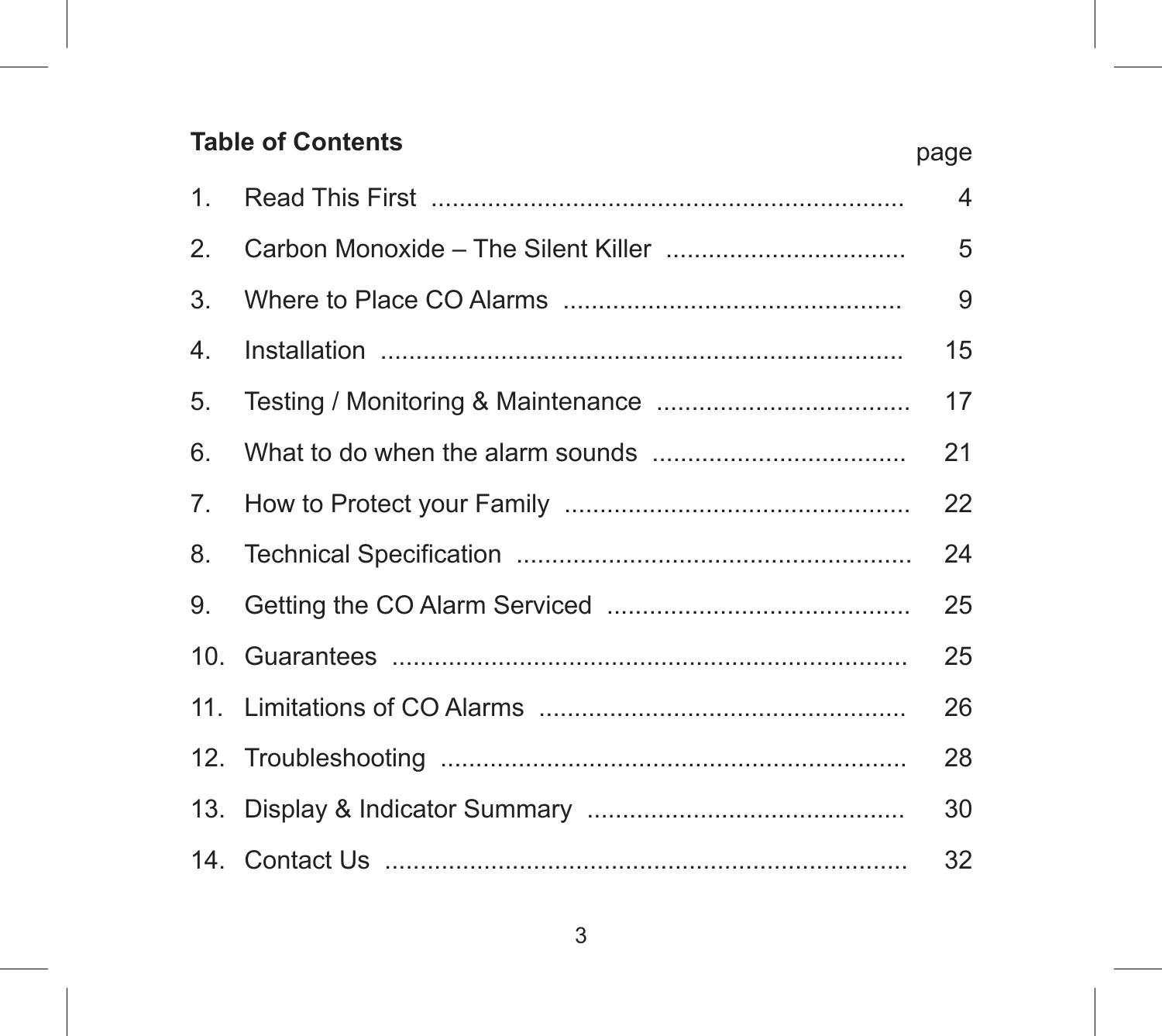# **1. Read This First**

- Congratulations on becoming the owner of an Ei Carbon Monoxide Alarm. This will help protect you and your household from the dangerous effects of Carbon Monoxide- the silent killer.
- Remove the battery pulltab to engage the batteries. The Carbon Monoxide Alarm (CO Alarm) is powered up by carefully rotating it onto the mounting plate which activates the on/off switch. The red, amber & green lights will immediately flash in sequence to show they are working. (For the Display models, the LCD screen will display all icons). Then wait 15 seconds after connecting the power before button testing.
- Install a CO Alarm in every room that contains a fuel burning appliance, particularly high occupancy areas e.g. bedrooms, kitchens etc.
- In rooms with a fuel burning appliance, install (preferably) on the ceiling, (1ft (300mm) from walls) and between 5ft to 10ft horizontally from appliance. In rooms remote from the appliance install at 'head height', where the Alarm indicators can be seen.
- Test the Alarm weekly by pressing the test/hush button, the Alarm will sound (at a diminished sound output level initially and then quickly reach maximum sound output level).
- Replace Alarm after approx. 10 years operation (see 'Replace by' date on side wall label).
- Do not fit Alarm until all construction is completed to avoid contamination.
- Individuals with health issues may consider warning devices which provide audible and visual signals for carbon monoxide concentrations under 30ppm.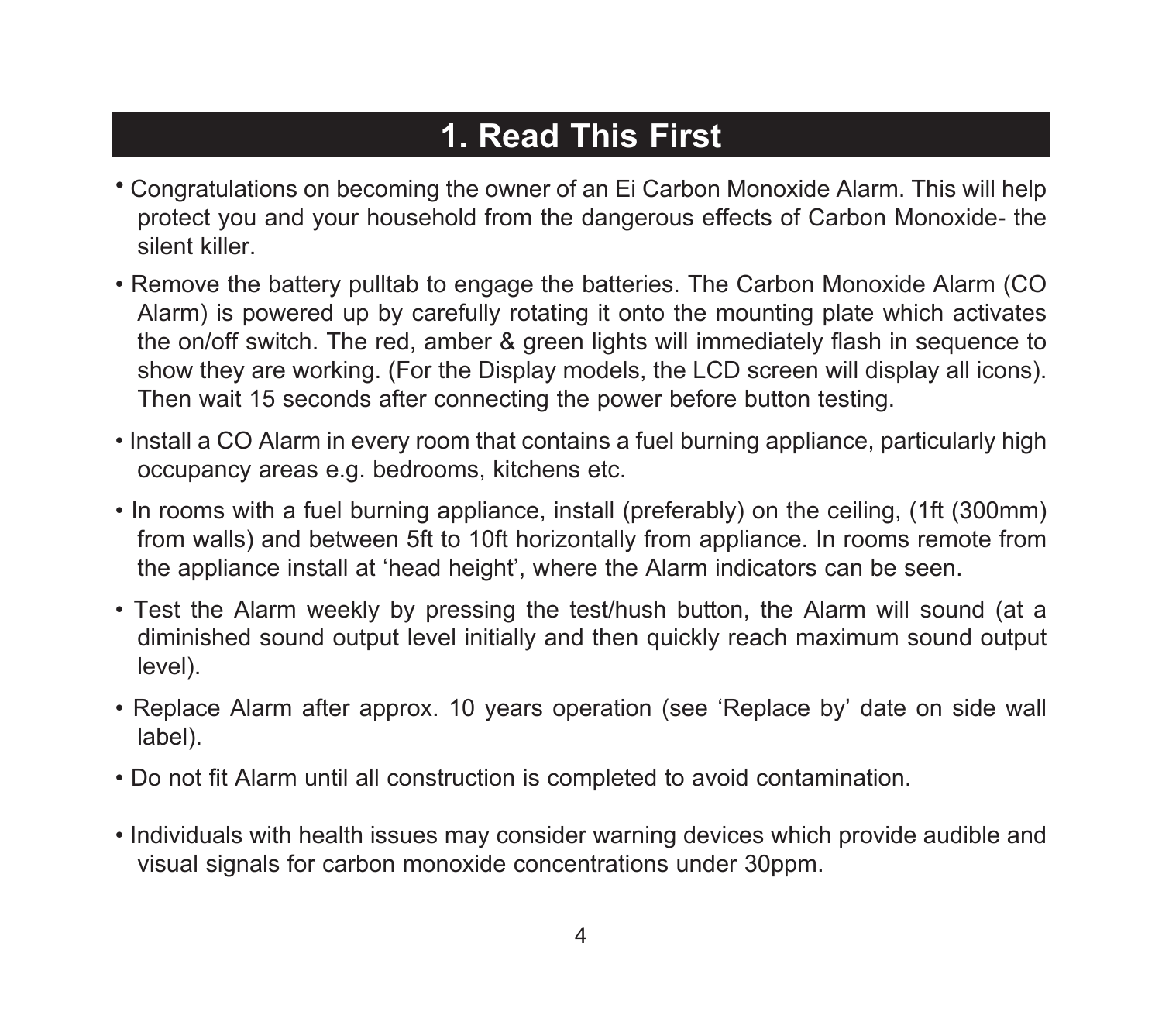# **2. Carbon Monoxide – The Silent Killer**

### **2.1 What is Carbon Monoxide ?**

Many people are killed each year, and many more suffer ill health from Carbon Monoxide (CO) poisoning. CO is an invisible, odorless, tasteless and extremely toxic gas. It is produced by appliances and vehicles burning fuels, such as coal, oil, natural gas, propane, kerosene, paraffin, wood, gasoline, diesel, charcoal etc. CO is absorbed by red blood cells in the lungs in preference to oxygen - this results in rapid damage to the heart and brain from oxygen starvation.

### **High levels of CO in a house can be caused by:**

- Incorrectly or poorly installed fuel-burning appliances.
- Blocked or cracked chimneys/flues.
- Blocked vents or draught-proofing which makes areas with fuel burning appliances or fireplaces airtight.
- Engines of cars, lawnmowers etc. that are left running in confined spaces.
- Portable kerosene or propane heaters in poorly ventilated rooms.

### **2.2 What happens when your CO Alarm detects Carbon Monoxide ?**

When the Alarm detects potentially dangerous levels of CO, it flashes the red alarm LED immediately and then sounds a loud alarm if the CO persists. Table B below shows how the CO Alarm reacts to different levels of CO gas and exposure time. At higher levels of CO the alarm sounds sooner. The rate of flashing of the red LED indicates the level of CO. If your CO Alarm sounds follow the instructions on page 21. **NEVER IGNORE THE ALARM !**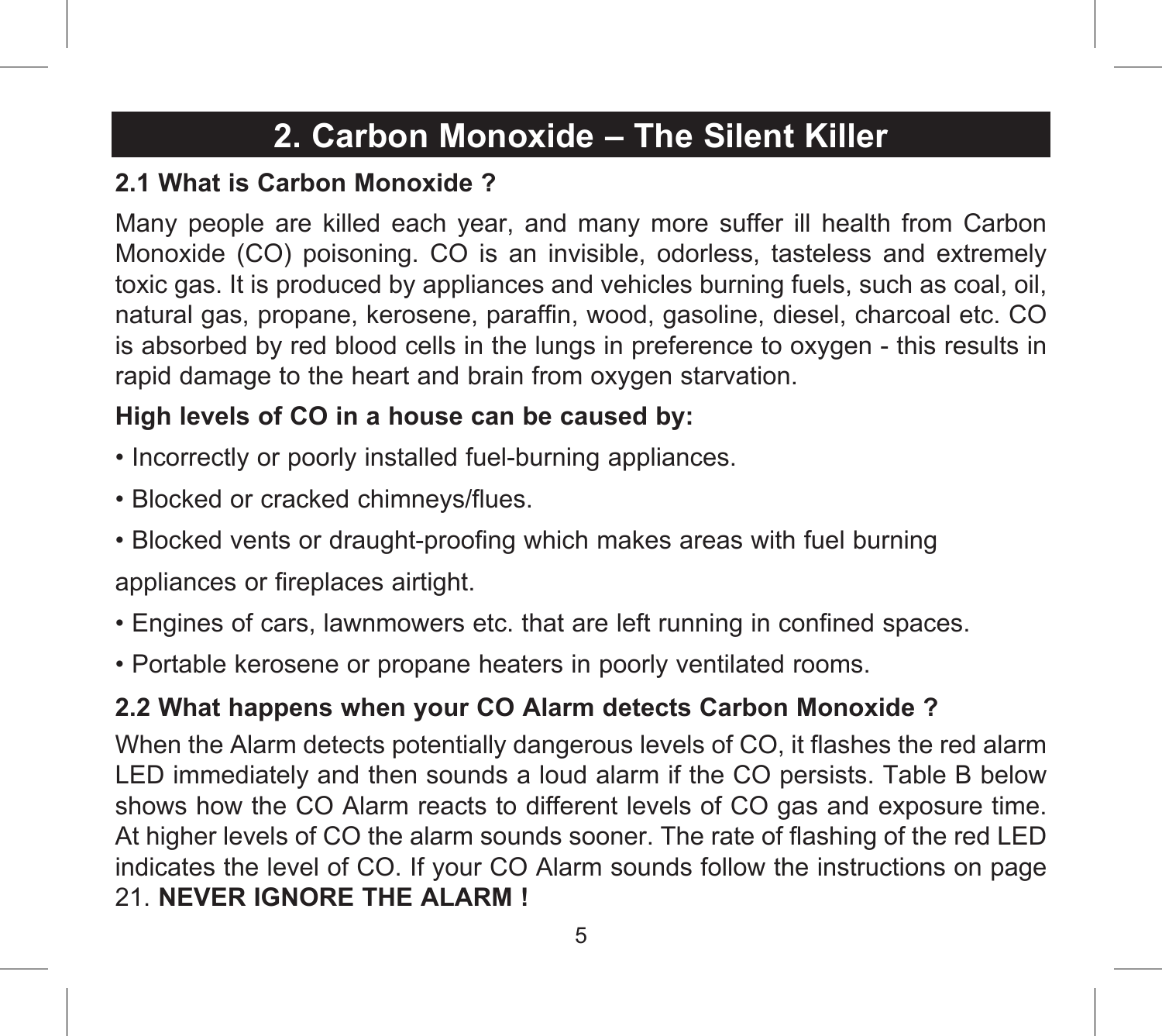### **2.3 Symptoms of Carbon Monoxide Poisoning**

**Table A**

| Concentration<br>of CO in Air | Inhalation Time (approx.) and Symptoms Developed                                                                                                                                                                                        |
|-------------------------------|-----------------------------------------------------------------------------------------------------------------------------------------------------------------------------------------------------------------------------------------|
| $4$ ppm                       |                                                                                                                                                                                                                                         |
| 35                            | The maximum allowable concentration for continuous exposure in any<br>8 hour period according to OSHA *.                                                                                                                                |
| 150                           | Slight headache after 1.5 hours.                                                                                                                                                                                                        |
| 200                           | Slight headache, fatigue, dizziness, nausea after 2-3 hours.                                                                                                                                                                            |
| 400                           | Frontal headaches within 1-2 hours, life threatening after 3 hours, also maximum<br>parts per million in flue gas (on free air basis) according to US Environmental<br>Protection Agency.                                               |
| 800                           | Dizziness, nausea and convulsions within 45 minutes. Unconsciousness within<br>2 hours. Death within 2-3 hours.                                                                                                                         |
| 1,600                         | Headache, dizziness and nausea within 20 minutes. Death within 1 hour.                                                                                                                                                                  |
| 3,200                         | Headache, dizziness and nausea within 5-10 minutes. Death within 25-30 minutes.                                                                                                                                                         |
| 6,400<br>12,800               | Headache, dizziness and nausea within 1-2 minutes. Death within 10-15 minutes.<br>Death within 1-3 minutes.                                                                                                                             |
|                               | The following symptoms may be related to CARBON MONOXIDE POISONING and should be discussed<br>with ALL members of the household:                                                                                                        |
|                               | Mild exposure: Headaches, running nose, sore eyes, often described as "flu-like" symptoms;                                                                                                                                              |
|                               | Medium exposure: Dizziness, drowsiness, vomiting;                                                                                                                                                                                       |
|                               | Extreme Exposure: Unconsciousness, brain damage, death.                                                                                                                                                                                 |
|                               | Many cases of reported CARBON MONOXIDE POISONING indicate that while victims are aware<br>they are not well, they become so disoriented they are unable to save themselves by either exiting<br>the building or calling for assistance. |

ppm = parts per million \*OSHA Occupational Safety & Health Association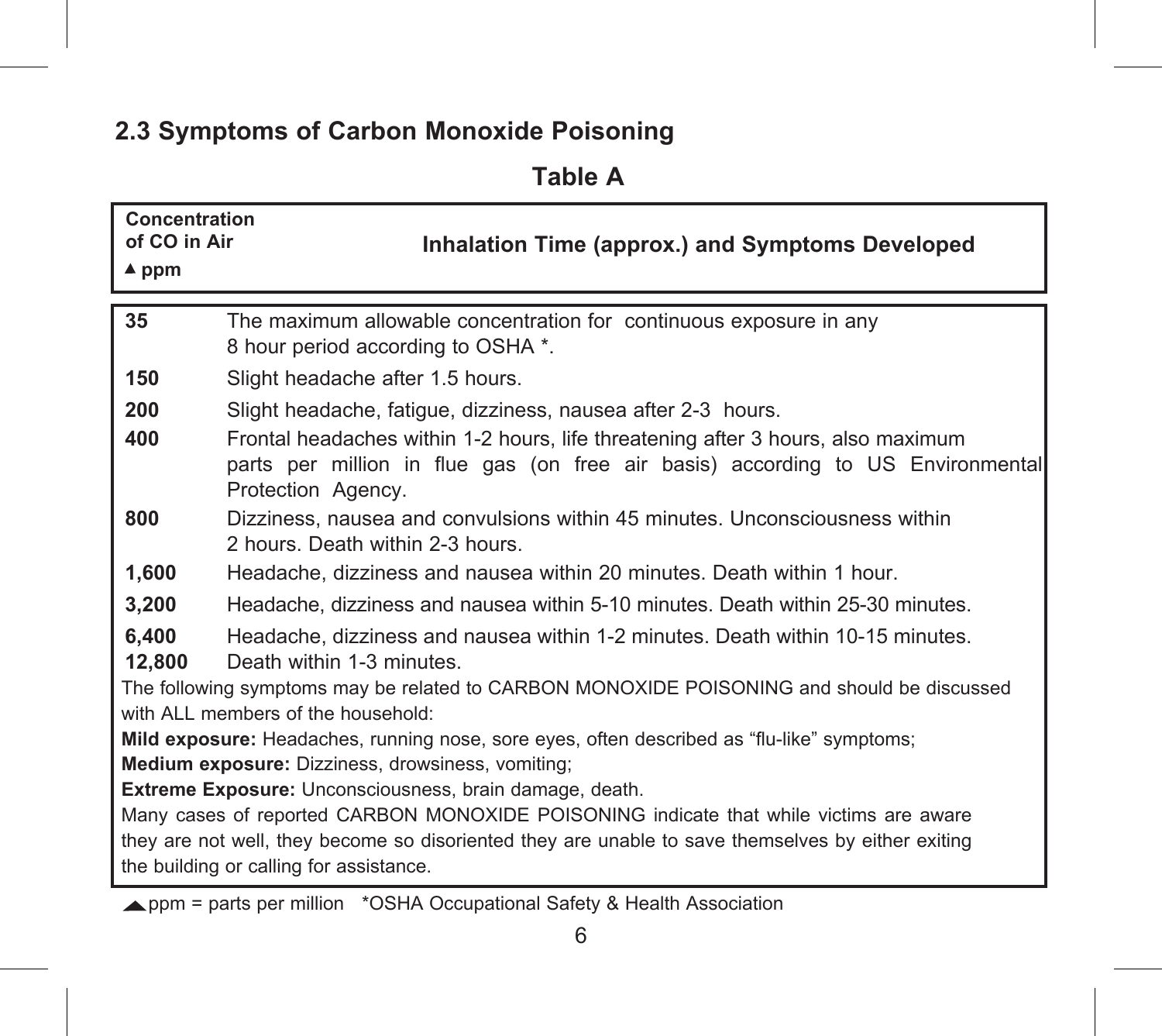### **Table B: CO Alarm Response**

|                     | <b>Red Light</b>        | <b>Display Icon</b><br><b>Display Icon</b><br>(after horn sounds)<br>(before horn sounds) |                                                                | Horn /<br><b>Sounder</b>               |
|---------------------|-------------------------|-------------------------------------------------------------------------------------------|----------------------------------------------------------------|----------------------------------------|
| <b>CO Gas Level</b> |                         |                                                                                           |                                                                |                                        |
| Approx. 30 ppm      | Off*                    | Blank                                                                                     | Blank                                                          | Off                                    |
| Approx. 70 ppm      | 1 flash<br>every 3 secs |                                                                                           | 闲<br>$C7C_{\tiny\textrm{PPW}}$                                 | on within 60-240 mins<br>(typ 90 mins) |
| Approx. 150 ppm     | 1 flash<br>every 2 secs | $\frac{\triangle \mathbin{\circledast}}{150}$                                             | 闲<br>$150_\textrm{\tiny{PEW}}$                                 | on within 10-50 mins<br>(typ 30 mins)  |
| Approx. 400 ppm     | 1 flash<br>every 1 secs |                                                                                           | 闲<br>$\mathcal{A}\mathcal{B}\mathcal{O}_{\textrm{\tiny{new}}}$ | on within 4-15 mins<br>(typ 9 mins)    |
| Approx. 750 ppm     | 1 flash<br>every 1 secs | $\underline{\mathfrak{B}}$                                                                | 因<br>$750_{\tiny{\tiny{\text{PPM}}}}$                          | on within 3 mins<br>(typ 2 mins)       |

\* Unless it has alarmed previously (see CO Alarm Memory below) ppm values shown in table are for example purposes only

|         | <b>Alarm Indicators</b>           |
|---------|-----------------------------------|
|         | CO Present: Red LED flash only    |
|         | CO Alarm: Red LED flash + sounder |
| Faults: | Yellow LED flash + beeps          |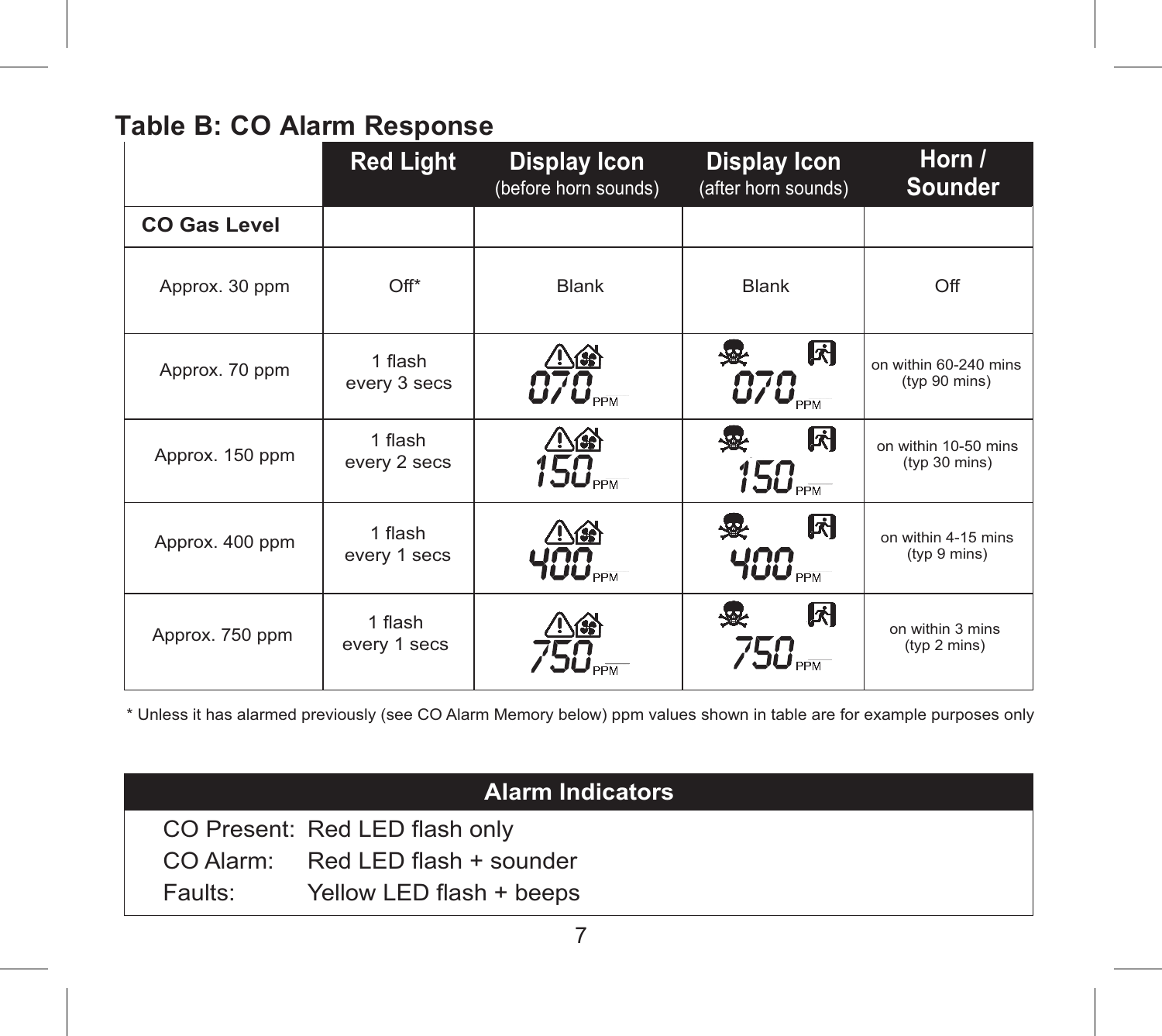**CO present (before Alarm sounds):** When the Alarm detects CO the red LED flashes in accordance with Table B. This helps locate CO leaks as the unit gives an immediate indication.

(Without this feature the CO would need to be present for typically 90 minutes for an alarm sound to be given). Note the red LED flashes may be triggered by CO produced by gas appliances, from car engines or from nearby barbecues. This is usually not a concern, unless the red LED flashes persist until the alarm sounds and the CO source is unknown.

The display models will display CO concentrations greater than 30ppm in accordance with Table B.

**NOTE:** The CO Alarm may sound if cigarette smoke is blown into it, or aerosols are released nearby.

### **CO ALARM MEMORY**

The CO Alarm memory is an important feature of the CO Alarm where, even if the house is unoccupied during an alarm condition, it warns the homeowner that the unit has previously detected CO gas and been in alarm. The memory feature has two operation modes:

- memory indication for 24 hour period after alarm.

- memory recall on demand

**24 hour memory indicators**: After alarm, the RED LED will flash at different rates every 50 seconds depending on the level of CO detected - see Table C.

**Memory recall on demand:** To review the memory status after initial 24 hours, press and hold the test button, the red LED will flash in accordance to Table C. Display models will show the peak level of CO measured.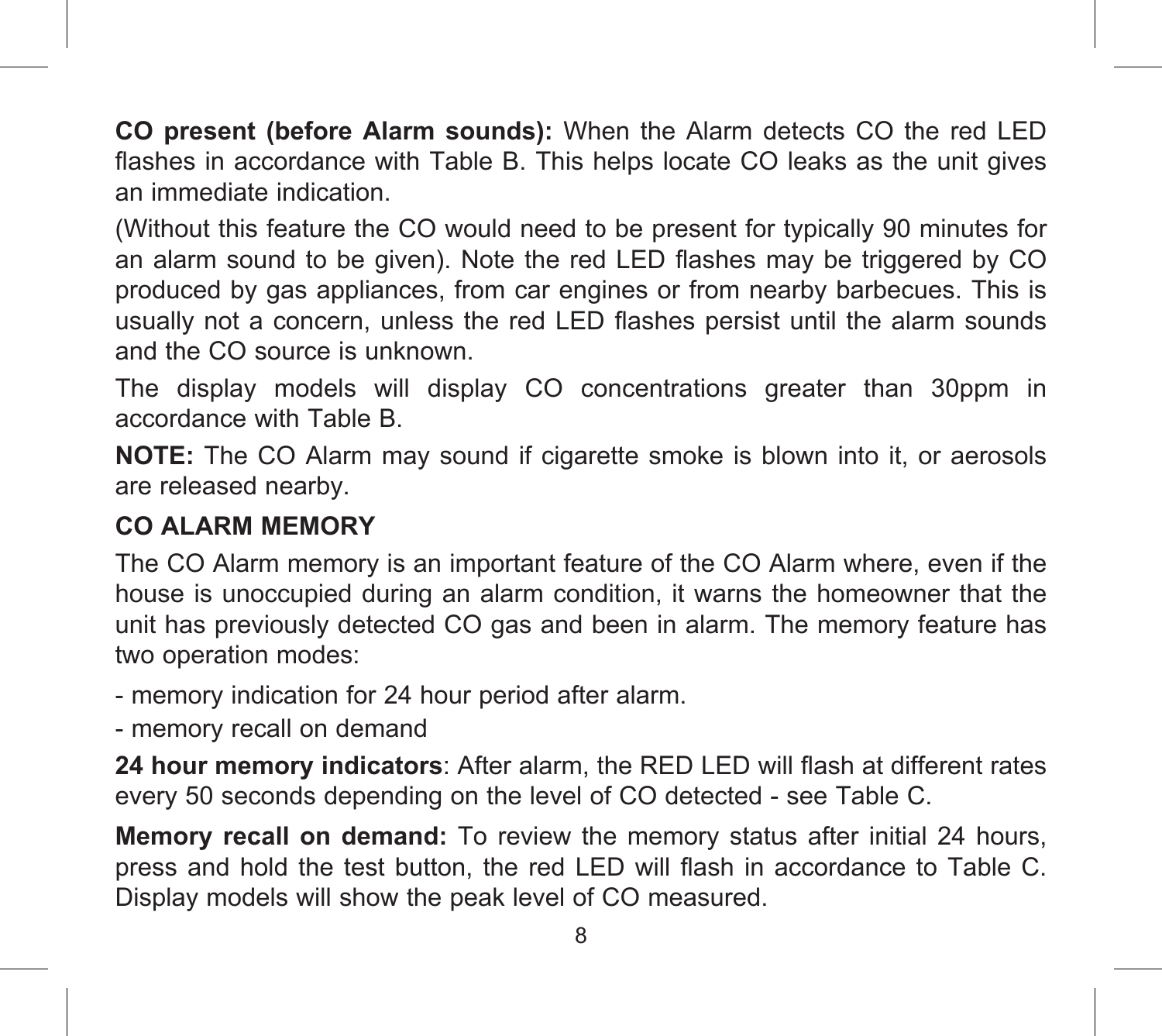| <b>CO Gas Level</b> | <b>Red Light Response</b> |                          |  |
|---------------------|---------------------------|--------------------------|--|
|                     | 24 Hours                  | On Demand (Button Press) |  |
| approx. 70 ppm      | 1 flashes every 50 sec    | 1 flashes                |  |
| approx. 150 ppm     | 2 flashes every 50 sec    | 2 flashes                |  |
| approx. 400 ppm     | 4 flashes every 50 sec    | 4 flashes                |  |
| approx. 750 ppm     | 4 flashes every 50 sec    | 4 flashes                |  |

#### **Table C: CO Alarm Memory Indicators**

**Reset Memory:** Hold down the test button until the red LED stops and the green LED starts flashing. Cover the Alarm with a cloth to muffle the sounder during this time. Please note that the memory will also be reset when the unit is switched off.

# **3. Where to Place CO Alarms**

NATIONAL FIRE PROTECTION ASSOCIATION REQUIRED PROTECTION

For your information the National Fire Protection Association's Standard 720 advises as follows:

Carbon Monoxide Alarms shall be installed as follows:

(1) Outside of each separate dwelling unit sleeping area in the immediate vicinity of the bedroom.

(2) On every occupiable level of a dwelling unit, including basements but excluding attics and crawl spaces.

(3) Other locations where required by applicable laws, codes or standards.

The equipment should be installed using wiring methods in accordance with the National Fire Protection Association's Standard 72, 720. (National Fire Protection Association, Batterymarch Park, Quincy, MA 02269)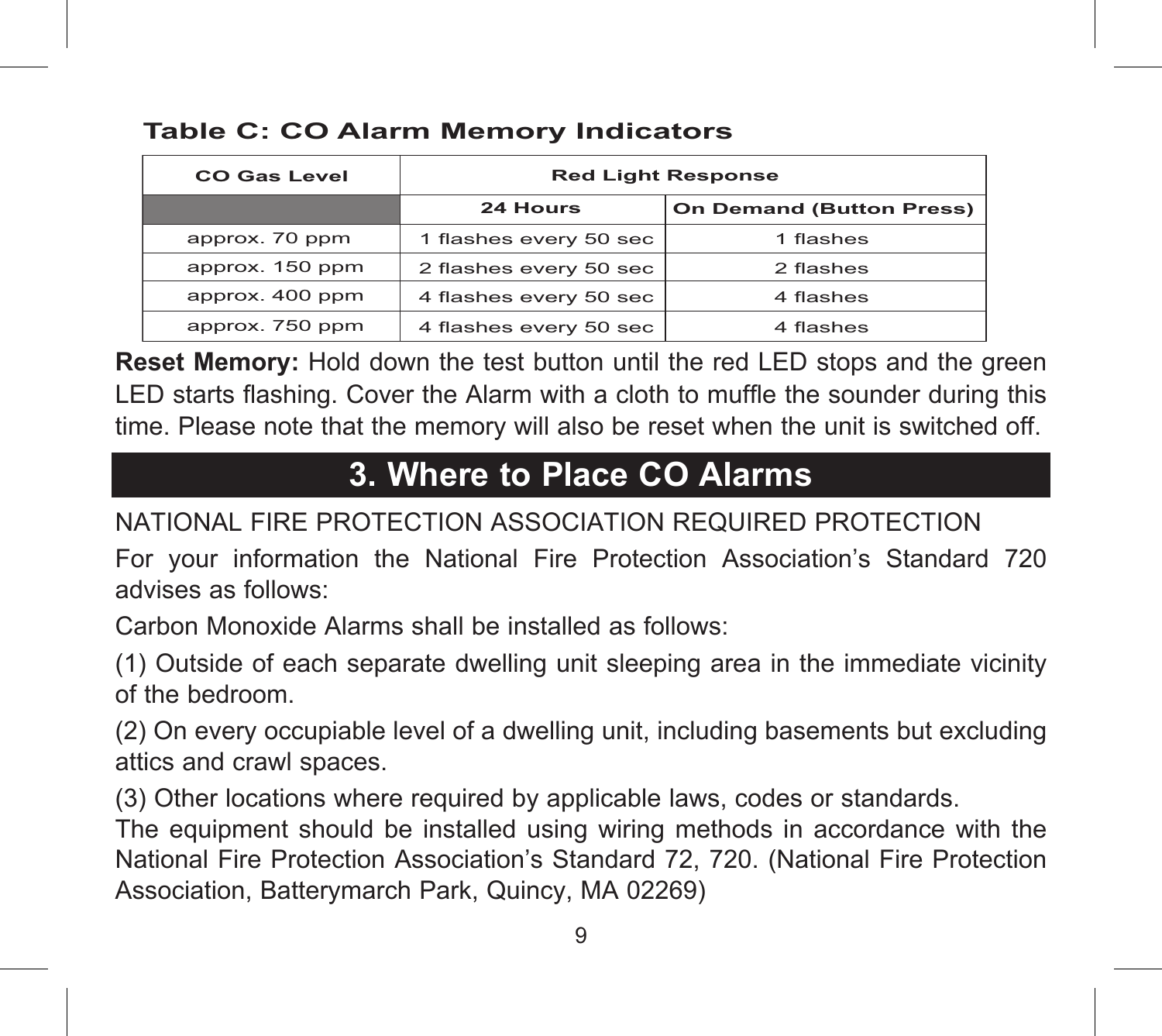### **IMPORTANT!**

Specific requirements for Carbon Monoxide Alarm installation vary from state to state and from region to region. Check with your local Fire Department for current requirements in your area.

### **3.1 Ideally a Carbon Monoxide Alarm should be installed in:**

- Every room containing a fuel burning appliance, and
- Remote rooms where occupants spend a considerable amount of time
- Every bedroom.

However if the number of Carbon Monoxide Alarms to be fitted is limited, the following points should be considered when deciding where best to fit the Alarm(s)

- If there is an appliance in a room where people sleep, place a CO Alarm in this room

- Locate a CO Alarm in a room containing a flueless or open-flued appliance
- Locate an Alarm in a room where the occupant(s) spend most of their time (e.g. family room)
- In a studio apartment, the CO Alarm should be placed as far away from the cooking appliance as possible, but near to where the person sleeps
- If the appliance is in a room not normally used, such as a furnace room, the CO Alarm should be placed immediately outside the room so that the alarm will be heard more easily.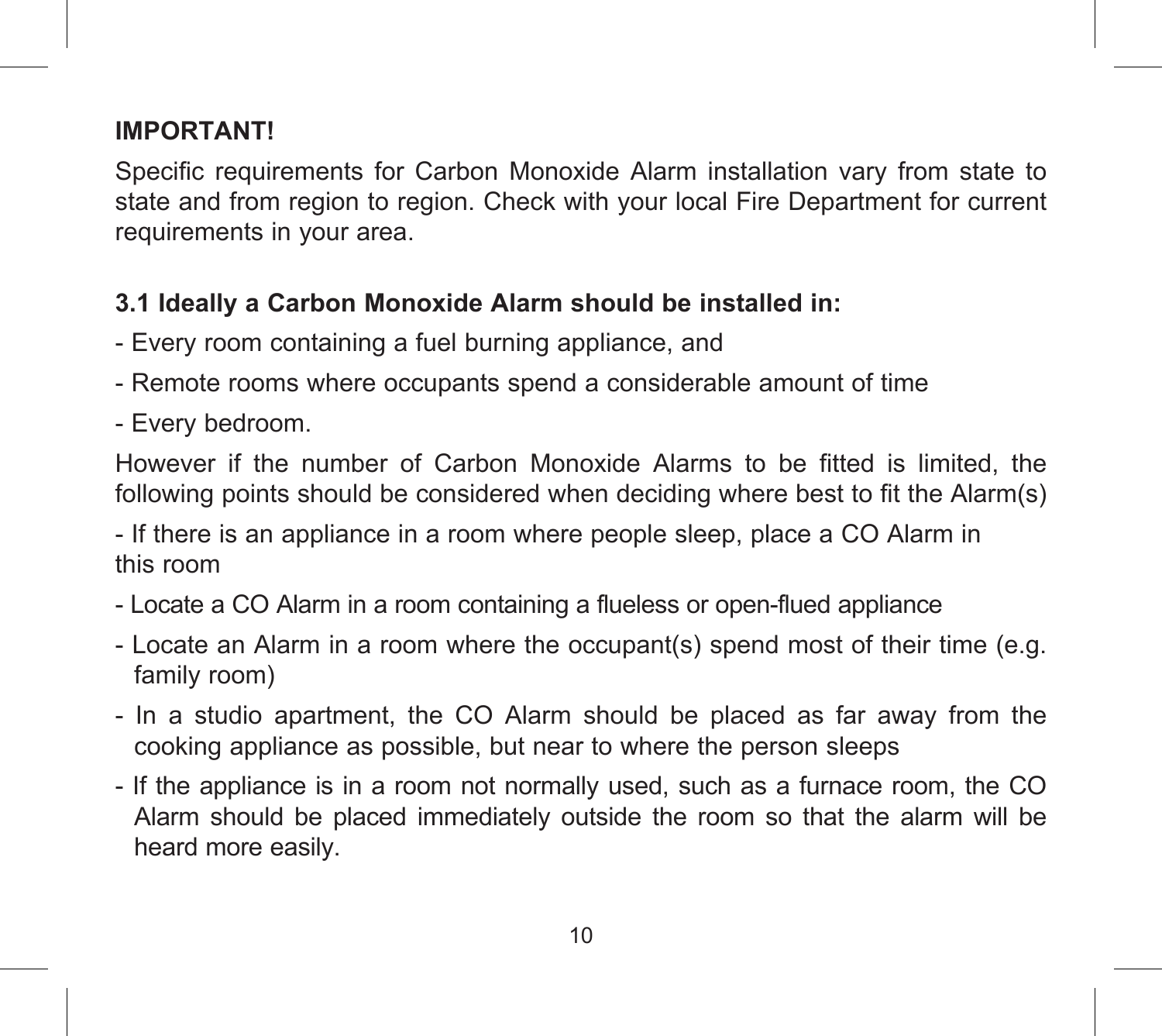

Figure 1 Location in room with a fuel burning appliance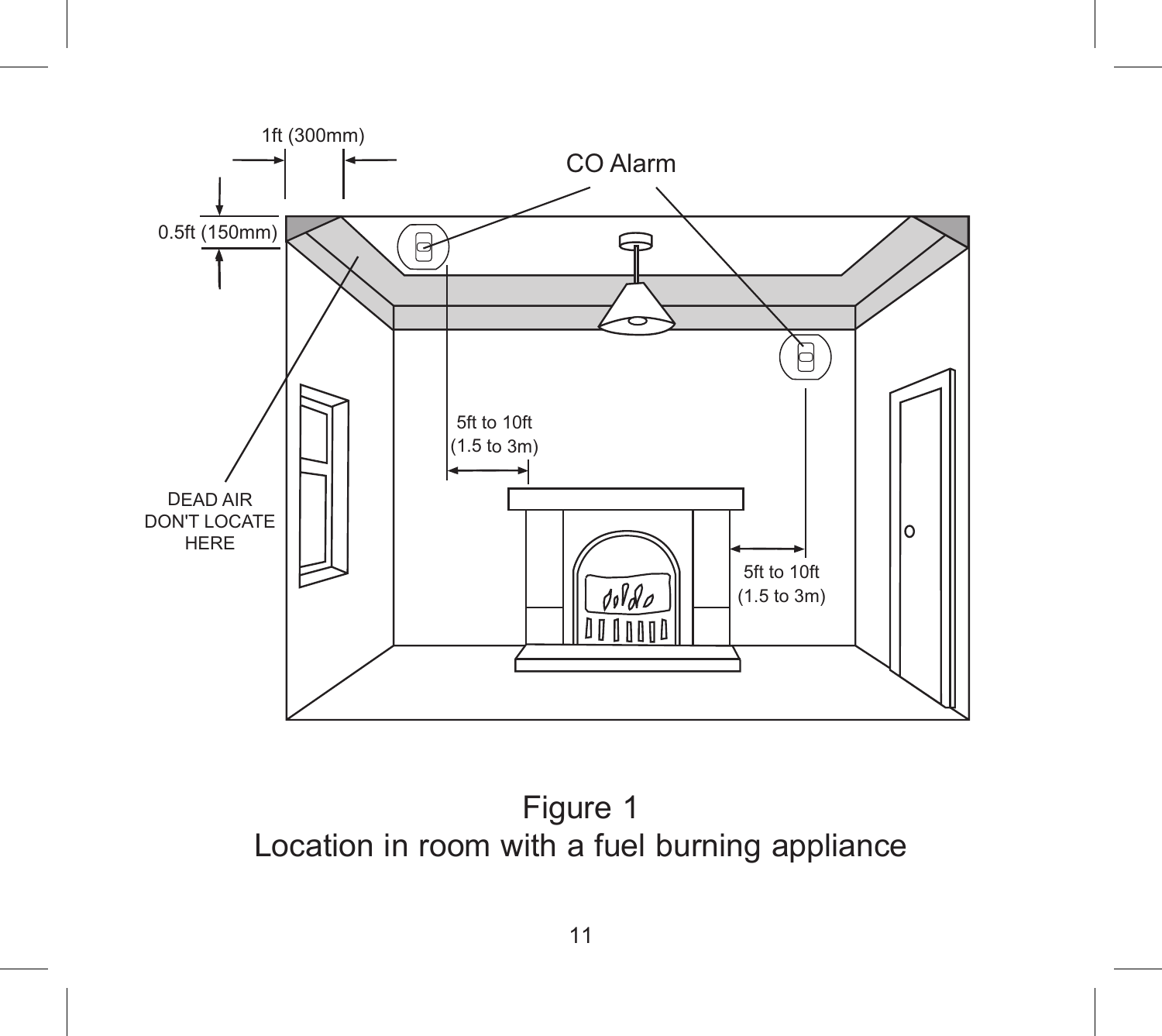



Figure 2 Location in rooms with sloped ceilings, the CO Alarm should be located at the high side of the room

Figure 3 Location in bedrooms & other rooms remote from the appliance (i.e. at breathing level)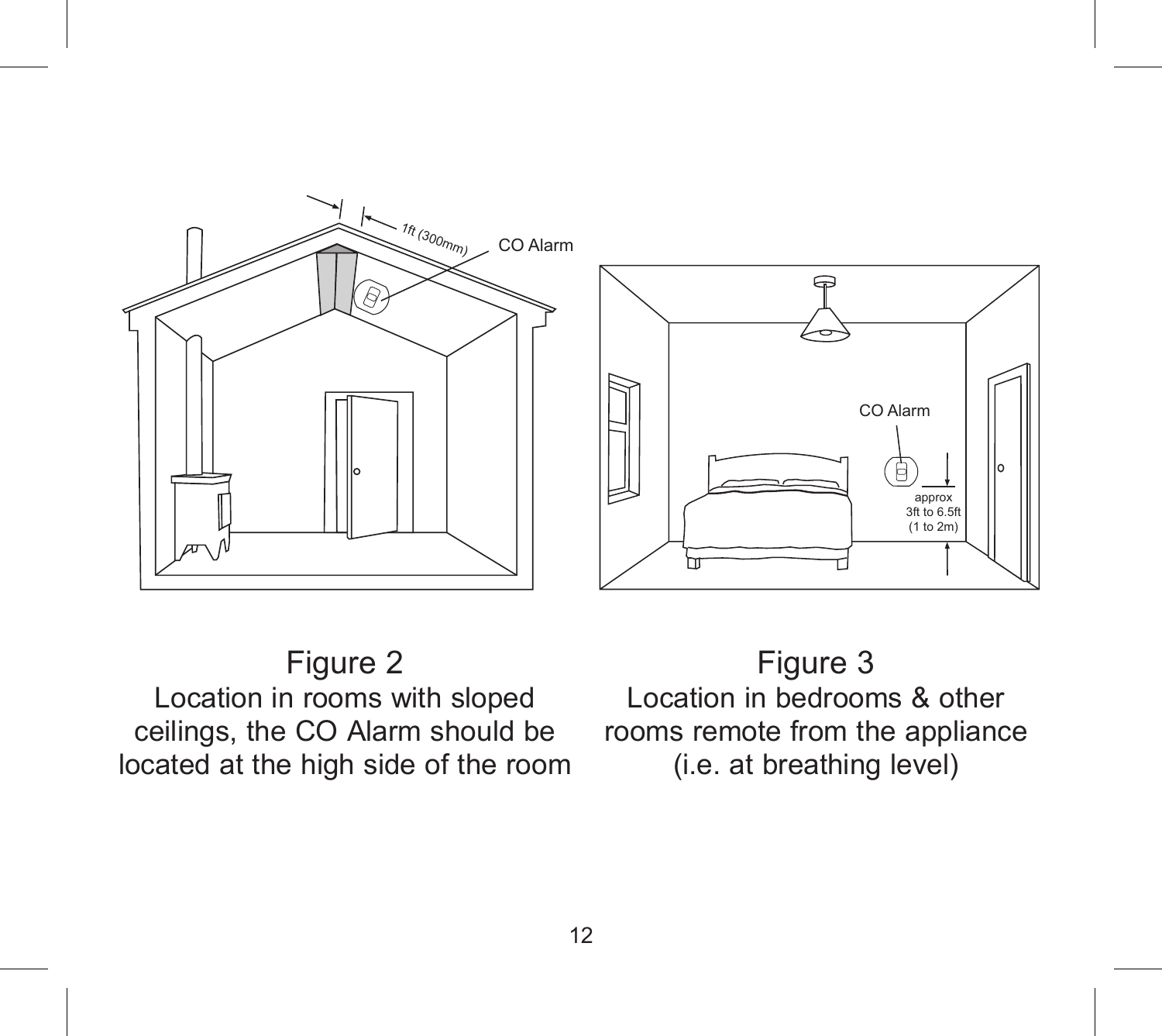### **3.2 Unsuitable Locations**

Do not place the CO Alarm in any of the following areas.

- (1) In the immediate vicinity of a cooking appliance (keep it at least 3ft (1 meter) horizontally from it).
- (2) Outside the building.
- (3) In an enclosed space (e.g. in or below a cupboard).
- (4) In a damp or humid area.
- (5) Directly above a sink, stovetop or oven.
- (6) Next to a door, window, air vent or anywhere that it could be affected by draughts
- (7) Next to a ceiling or exhaust fan or air conditioning vents.
- (8) Over heat sources such as radiators or heating vents.
- (9) Where it would be obstructed, e.g. by curtains or furniture.

(10) In an area where the temperature could drop below  $40^{\circ}$ F ( $4.4^{\circ}$ C) or rise above 100°F (37.8°C).

- (11) Where dirt or dust could block the sensor.
- (12) Where it could be easily knocked or damaged, or where it could be accidentally turned off or removed.
- (13) In a bathroom or other areas where the CO Alarm may be exposed to water splashes, dripping or condensation
- (14) Near paint, thinners, solvent fumes or air fresheners.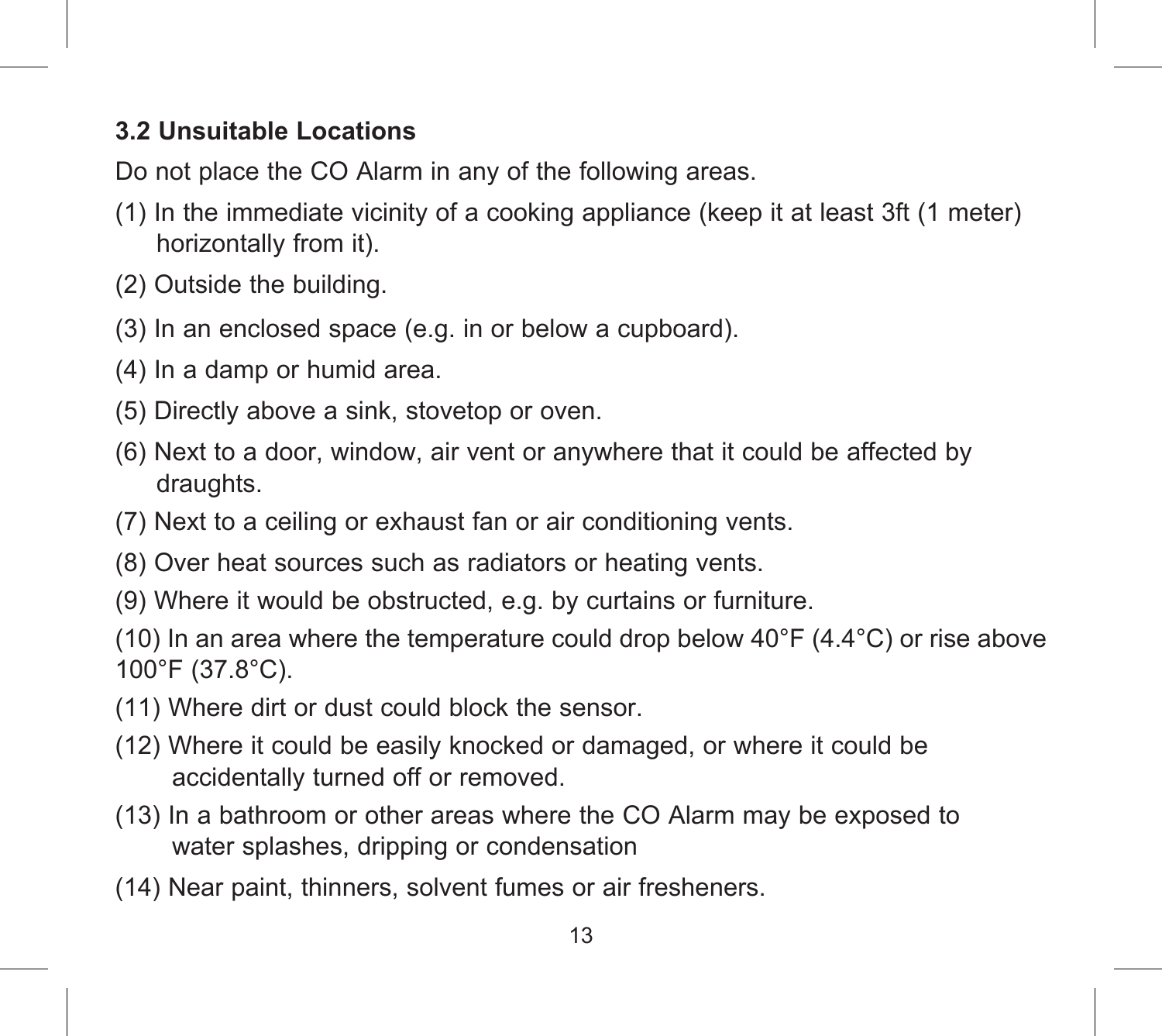#### **3.31 If locating the CO Alarm in a room with a fuel burning appliance (see figure 1)**

- If it is mounted on a wall, it should be located at a height greater than the height of any door or window but still be at least 0.5ft (150mm) from the ceiling.
- If it is mounted on the ceiling it should be at least 1ft (300mm) from any wall or light fixture.
- The CO Alarm should be a horizontal distance of between 5ft to 10ft (1.5m and 3m) from the potential CO source.
- If there is a partition in the room, the CO Alarm should be located on the same side of the partition as the potential source of carbon monoxide.
- In rooms with sloped ceilings and fuel burning appliances, the CO Alarm should be located at the high side of the room (see fig 2).

### **3.32 If locating the CO Alarm in a bedroom or in rooms remote from a fuel burning appliance (see figure 3)**

• Mount the CO Alarm relatively close to the breathing zone of the occupants.

Whatever position is chosen make sure it is possible to view the three LED indicators, when in the vicinity of the Alarm.

**WARNING:** A CO Alarm should not be used as a substitute for proper installation, use and maintenance of fuel-burning appliances, including appropriate ventilation and exhaust systems.

**WARNING:** Your CO Alarm is intended for use in ordinary indoor locations of family units. It is not designed to measure compliance with OSHA commercial or industrial standards.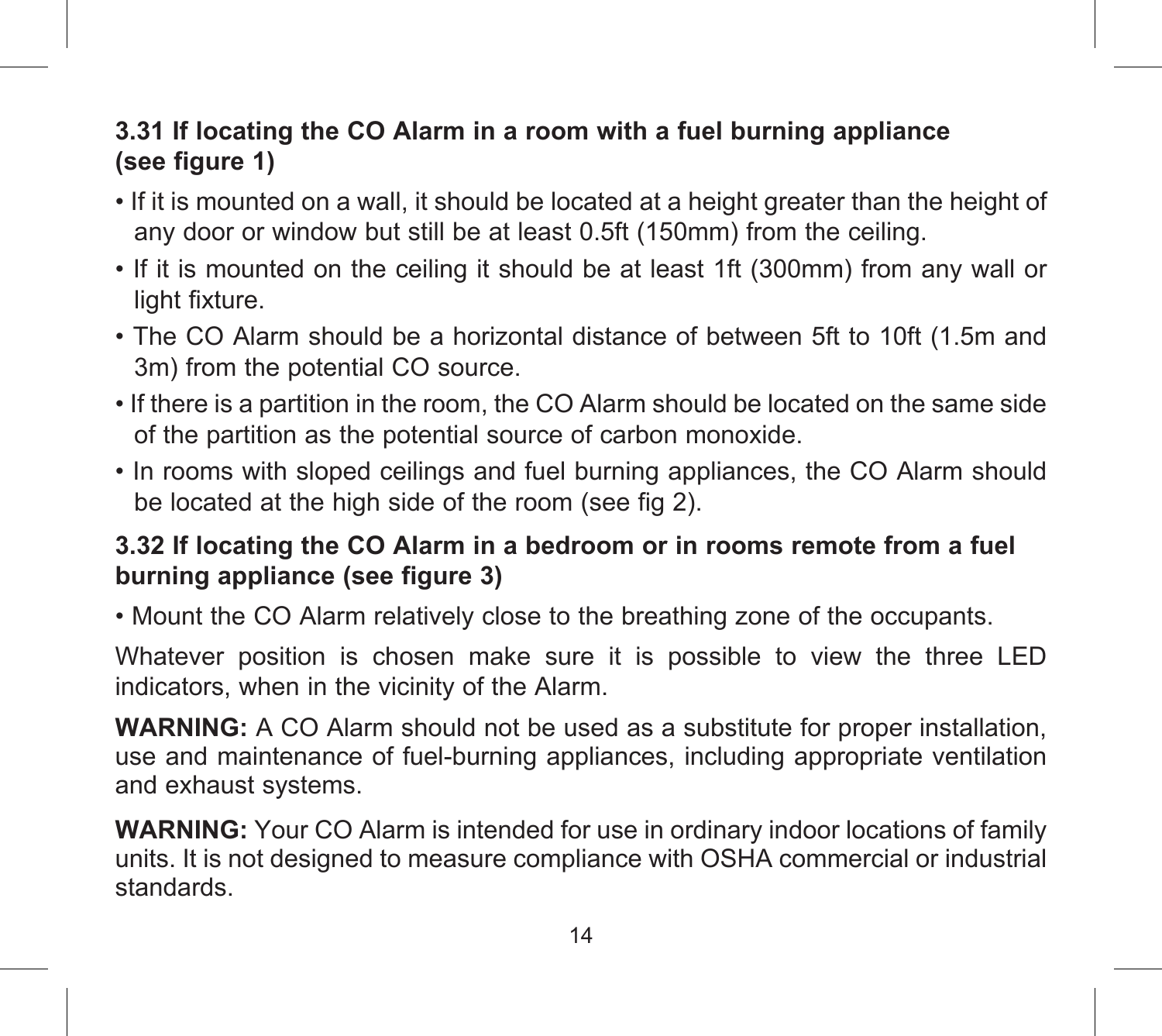# **4. Installation**

**Warning:** The Installation of this apparatus should not be used as a substitute for proper installation, use and maintenance of fuel burning appliances including appropriate ventilation and exhaust systems.

#### **4.1 Installation Procedure**

1. Select a location complying with the advice in Section 3.

2. Remove the mounting plate from the packaging/ Alarm.

3. Place the mounting plate on the ceiling/wall exactly where you want to mount the Alarm. With a pencil, mark the location of the two screw holes.

4. Taking care to avoid any electrical wiring in the ceiling, drill holes using a 13/64" (5.0mm) drill bit through the centre of the marked locations. Push the plastic screw anchors provided into the drilled holes. Screw the mounting plate to the ceiling/ wall.

5. Alternatively, if desired, the CO Alarm will also free stand on a flat surface with the mounting plate attached.





6. If using the RF feature, ensure the RF module is fitted correctly into the base of the Alarm. For further advice on the RF installation, see the corresponding booklet for the RF Module.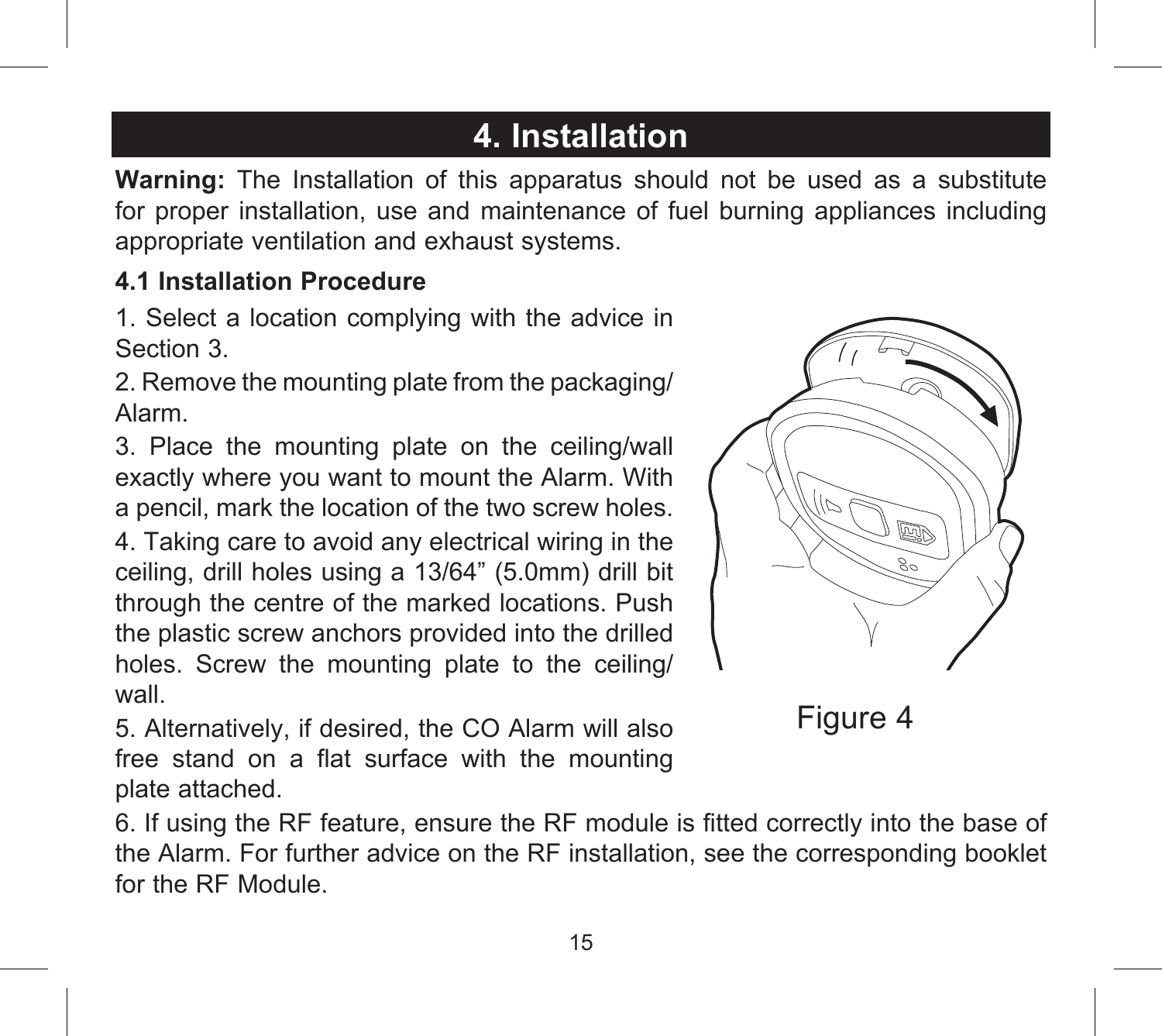7. Carefully align the Alarm with the base, gently press home  $\&$  twist on  $-$  see Figure 4. (This connects the batteries). The red, amber & green LEDs will immediately flash in sequence to show the Alarm is powered correctly. In addition, the icons on the LCD display on the Display models will also become visible.

8. Press the Test button (after 15 seconds) to ensure that the Alarm is functioning correctly (see Figure 5).

9. Install all the other Alarms similarly.

#### **4.2 How to Tamperproof the Alarm**



The Alarm can be made resistant to unauthorized removal. Break off the small pillar on the base as shown in Figure 6a. To remove the Alarm once installed, it is now necessary to use a small screwdriver, to release the catch (push catch towards the ceiling) and then twist off the Alarm (see Figure 6b).

If necessary it is possible to further secure or tamperproof the Alarm by using a No.2 or No.4 3/32" to 7/64" (2 to 3mm) diameter - not supplied self tapping screw 1/4" to 5/16" (6 to 8mm) long to firmly lock the Alarm and its mounting plate together (see Figure 7).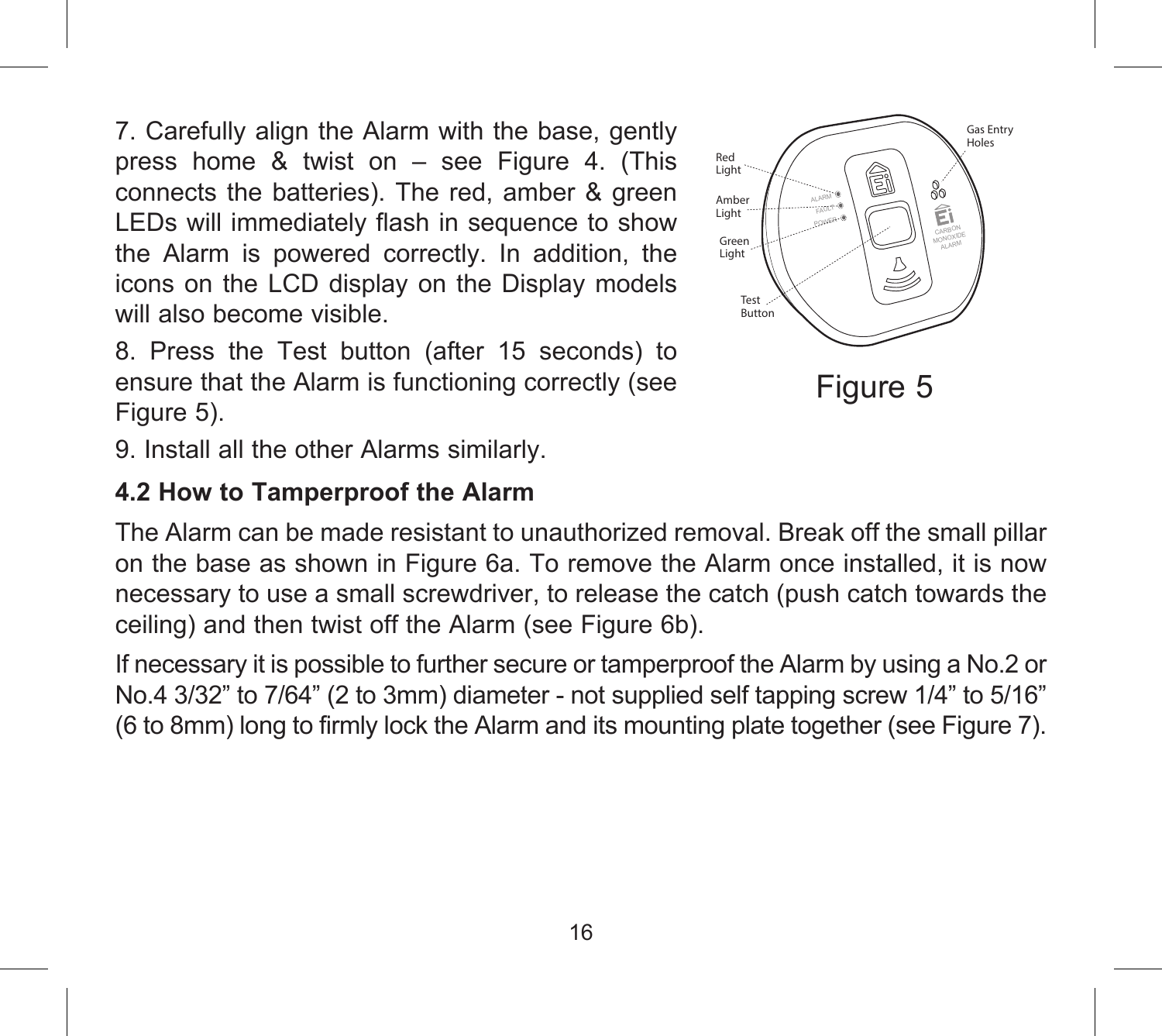

# **5. Testing / Monitoring & Maintenance**

#### **Testing**

Frequent testing of the system is a requirement to ensure its continued and safe operation. To test the Alarm press the hold the test button.

The Green LED will flash and the horn will ramp up to full sound to indicate the Alarm is operating correctly.

Guidelines and best practices for testing are as follows

- 1. Immediately after the system is installed or upgraded
- 2. Once weekly thereafter
- 3. After prolonged absence from the dwelling (e.g. after extended vacation)
- 4. After any significant home repairs or remodelling work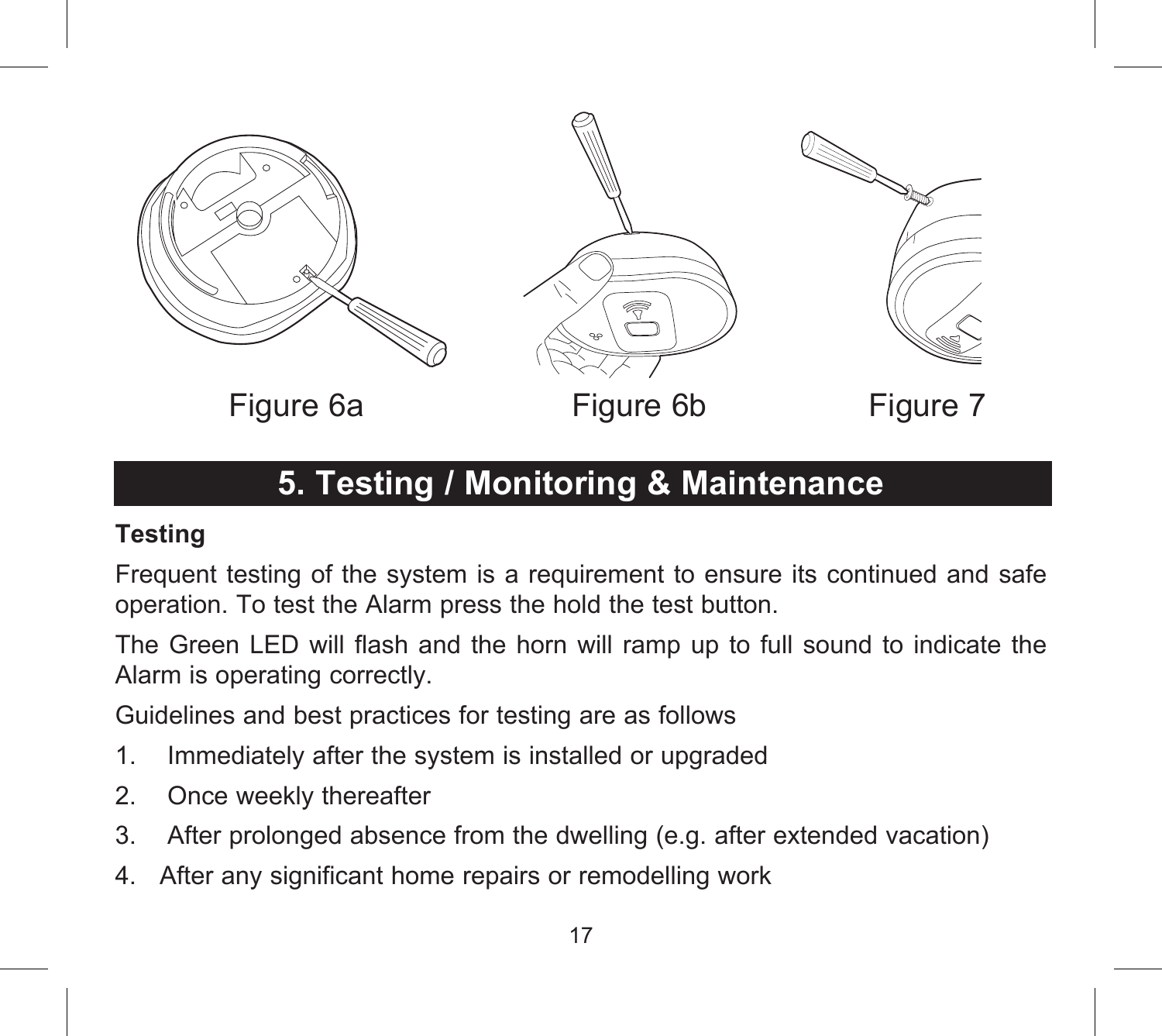### **Silencing (Hush)**

When the Alarm sounds, after sensing CO, pressing the test/hush button will immediately silence the Alarm (the red light will continue to flash). If CO is still present the red LED and sounder will activate again after about 4 minutes. The Alarm can only be silenced once during a CO incident. At levels > 250ppm CO the Alarm cannot be silenced.

#### **Monitoring**

The EiA207 series CO Alarm will self check (monitor) itself and give a status update every 50 seconds if there are any problems.

The status of the Alarm can also be checked on demand by using the test button. The table below shows the status response to both the self check and on demand testing.

If the Alarms are indicating a fault, pressing the test button will silence the beeps for a 24 hour period. This is for your convenience and can only be done once.

| <b>Monitoring Summary</b> |                                               |                      |                             |                        |                     |                   |
|---------------------------|-----------------------------------------------|----------------------|-----------------------------|------------------------|---------------------|-------------------|
| <b>Status Result</b>      | Red LED<br>(Alarm)                            | Amber LED<br>(Fault) | <b>Green LED</b><br>(Power) | Sounder                | <b>LCD Display</b>  | <b>Action</b>     |
| Standby                   | No visual or audible indication if unit is OK |                      |                             |                        |                     |                   |
| Unit OK (Button Test)     | Off                                           | Off                  | On                          | Ramps up to full sound | <b>CCCX</b>         |                   |
|                           |                                               |                      |                             |                        |                     |                   |
| Low Battery               | Off                                           | 1 Flash              | Off                         | 1 Beep                 |                     | Replace batteries |
| Sensor Fault              | Off                                           | 2 Flashes            | Off                         | 2 Beeps                | <b>REPLACE UNIT</b> | Replace Unit      |
| End of Life (EOL)         | Off                                           | 3 Flashes            | Off                         | 3 Beeps                | <b>REPLACE UNIT</b> | Replace Unit      |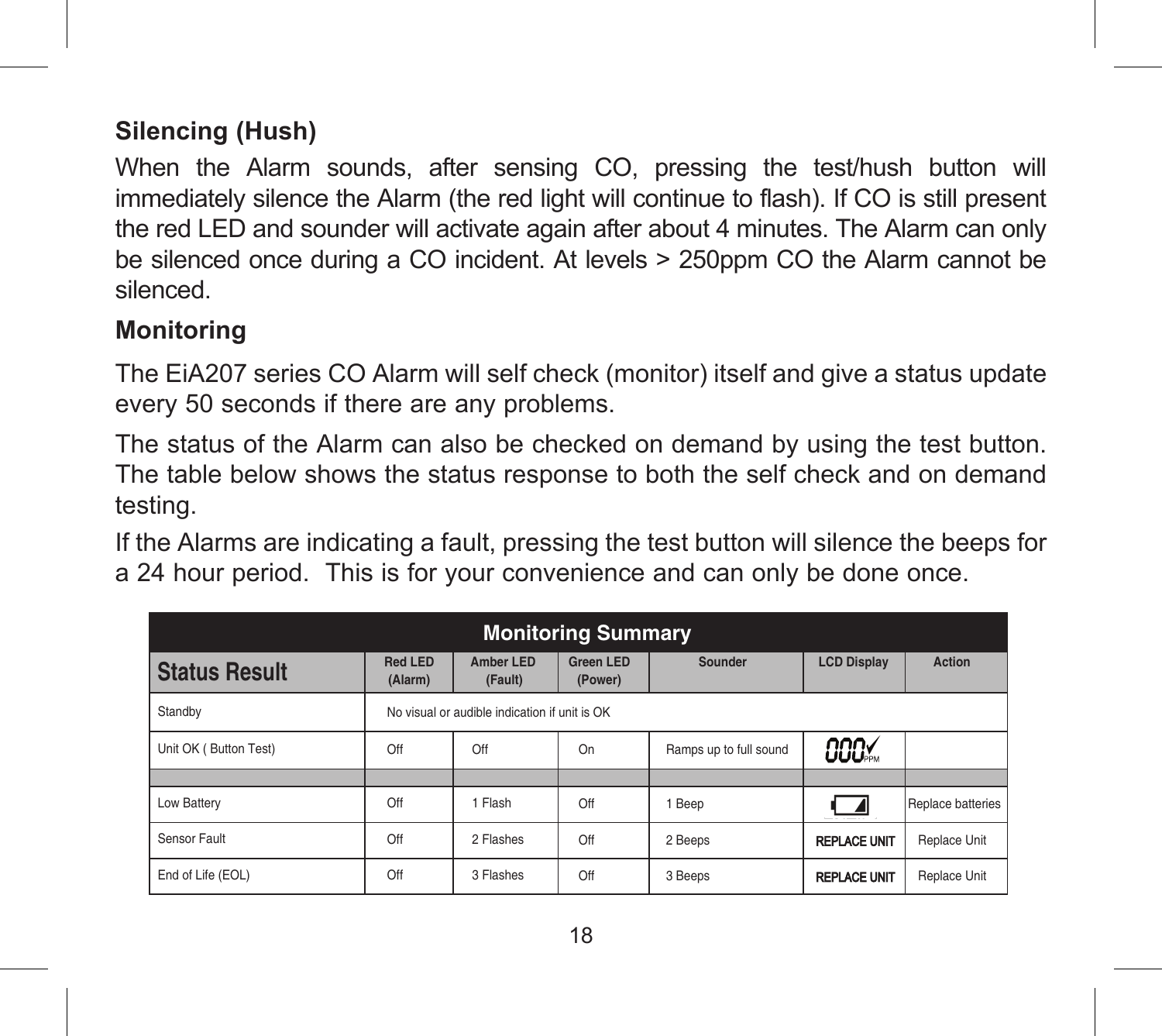#### **Maintenance**

Clean the outside housing by occasionally wiping with a clean damp cloth. Do not use any cleaning agents, bleaches, detergents or polishes, including those in aerosol cans. Avoid spraying air fresheners, hair spray, paint or other aerosols near the CO Alarm. Do not place air fresheners near the unit.

Use the narrow nozzle of a vacuum cleaner to remove fluff and other contamination from the cover slots and gas entry holes.

### **Caution: Do not paint the CO Alarm.**

Remove the CO Alarm when decorating. Do not allow water or dust to contaminate the Alarm.

**Warning:** Do not open or tamper with the CO Alarm. There are no user serviceable parts inside and this can damage the Alarm.

#### **Battery Replacement**

If the alarm indicates a yellow flash with a single beep or the low battery icon is displayed on display alarms remove the Alarm from the mounting plate, remove

the battery cover (see figure 8) and replace the batteries. Use only Duracell Alkaline MN2400BK AAA size batteries (from a local retailer).

Insert the new batteries with the orientation shown on the base. Replace the battery cover and carefully line up the Alarm on the base, gently press home & twist on. This connects the batteries. The red, amber & green lights will immediately flash in sequence to show the batteries are connected properly. In addition, the icons on the LCD display on the Display models will also light up. After 15 seconds press the Test button to ensure that the Alarm works.

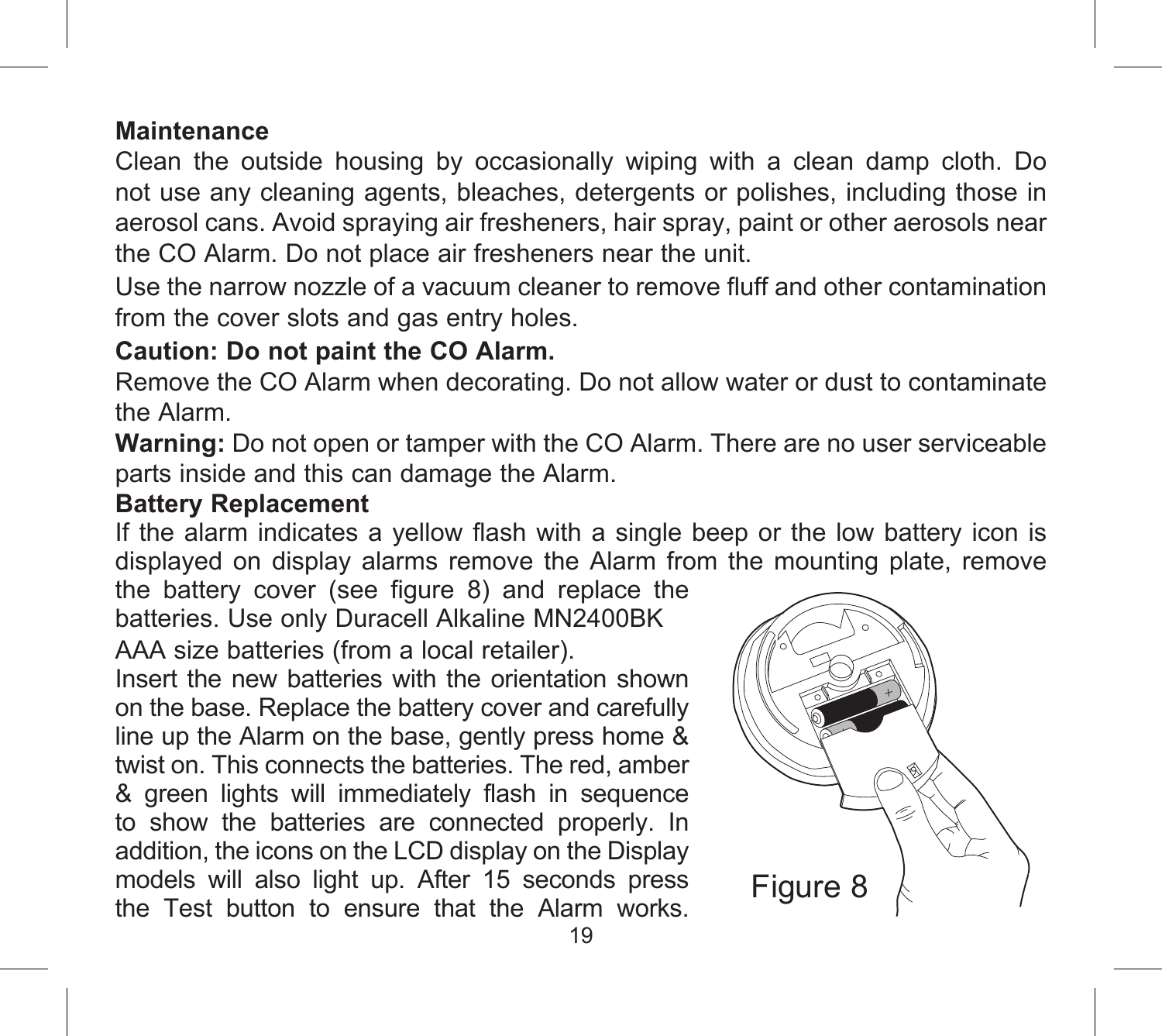If the alarm still indicates a yellow flash with a single beep or the low battery icon is displayed on display alarms the batteries may be depleted. Replace with fresh batteries. **If the red, amber & green lights do not flash in sequence and there is no display on the LCD display units the batteries may be installed incorrectly (reverse polarity). Remove the Alarm from the mounting bracket, remove the battery cover and check if the batteries are installed correctly. If the batteries were connected incorrectly and after correcting the polarity of the batteries, for the first hour the Alarm may indicate CO is present by a flashing red LED for non-display Alarms; for display models the Alarm may indicate CO level readings and/or random icons. Please note that during this period the Alarm will still activate as required during an actual CO event.**

#### **AudioLINK**

AudioLINK is an added feature available in the EiA207i series only. This feature allows an authorised person to download information from the Alarm through the use of a mobile App. For more information on using this feature, please refer to the relevant section on www.ei-electronics.com.

**Warning!** - Constant exposures to high or low temperatures or high humidity may reduce battery life.

Use only batteries specified in marking. Use of a different battery may have a detrimental effect on alarm operation.

For environmentally sound disposal, remove the Alarm from its mounting plate (for EiA207 models, open the battery door and remove the batteries) and dispose in accordance with best practice and guidance on WEEE disposal and recycling.

#### **Functional Gas Test**

The Carbon Monoxide Alarm checks for CO gas every 4 seconds and when exposed to the CO gas, the red light will flash (as per Table B) to confirm that it is detecting the CO gas. Solo C6 brand canned CO testing agent may be used to verify the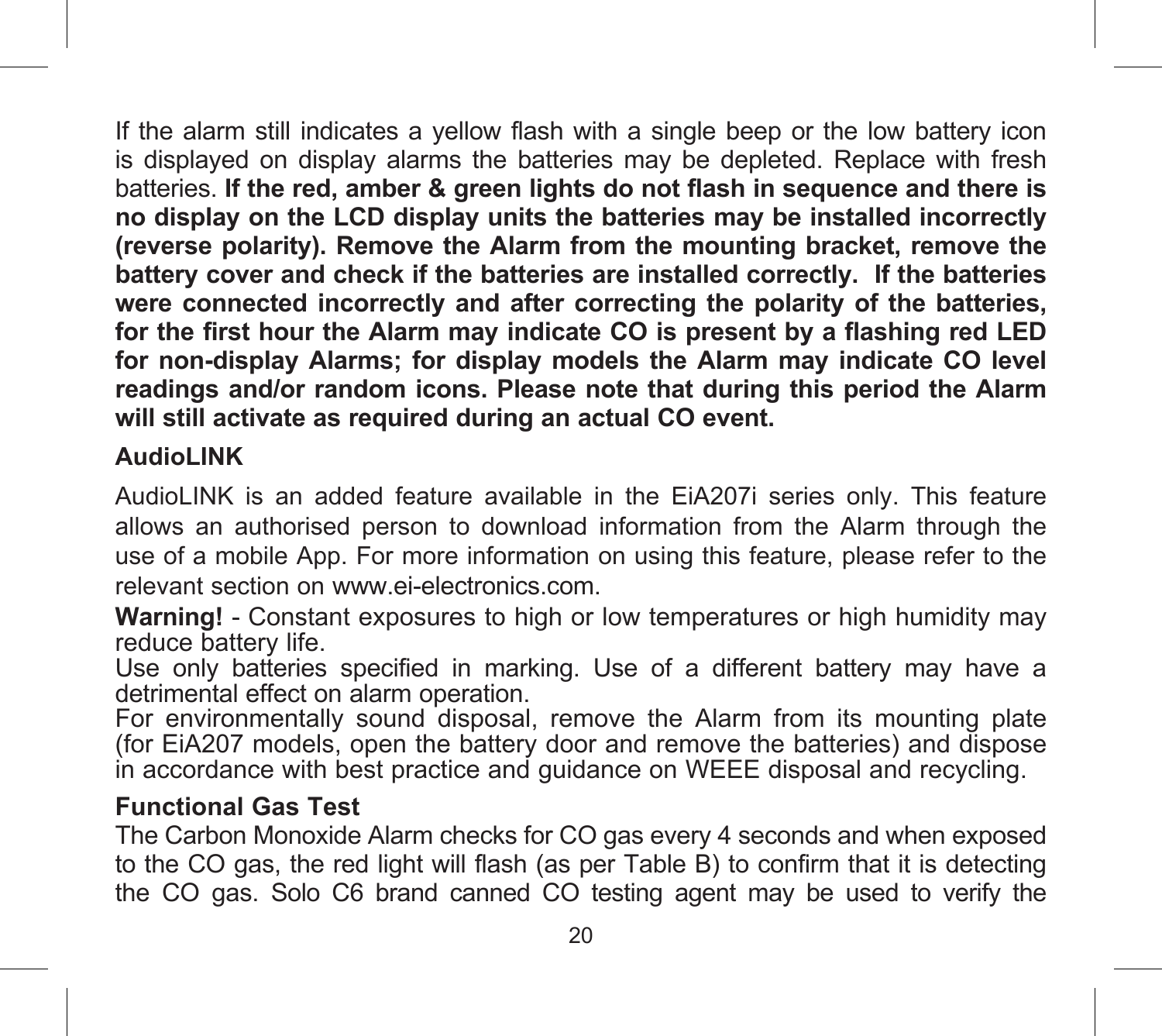Alarm's ability to sense CO. To gas test the Alarm, for 3 seconds spray the canned CO within 1/4" of the gas entry holes (see Figure 9). Within seconds, the red light will begin to flash (as per Table B) to confirm that the Alarm has detected the CO.

To enter the accelerated functional gas test mode, press the Test button momentarily (approx. 1 second) while the Alarm is indicating CO presence. The Alarm will sound 2 x 4 temporal tone patterns to indicate an Alarm condition.

To return the unit to standby, simply leave the Alarm in clean air for a few minutes until the red light is no longer flashing.



Figure 9

# **6. What to do when the alarm sounds**

**Warning!** "Actuation of your CO Alarm indicates the presence of carbon monoxide (CO) which can KILL YOU. If an alarm signal sounds:

1) Operate reset/ Silence button (only operational at concentrations <250ppm)

2) Call your local Fire Department or 911

3) Immediately move to fresh air – outdoors or by an open door/ window. Do a head count to ensure that all persons are accounted for. DO NOT re-enter the premises until the first responders have arrived, the premises have been aired out and your Alarm returns to its normal condition.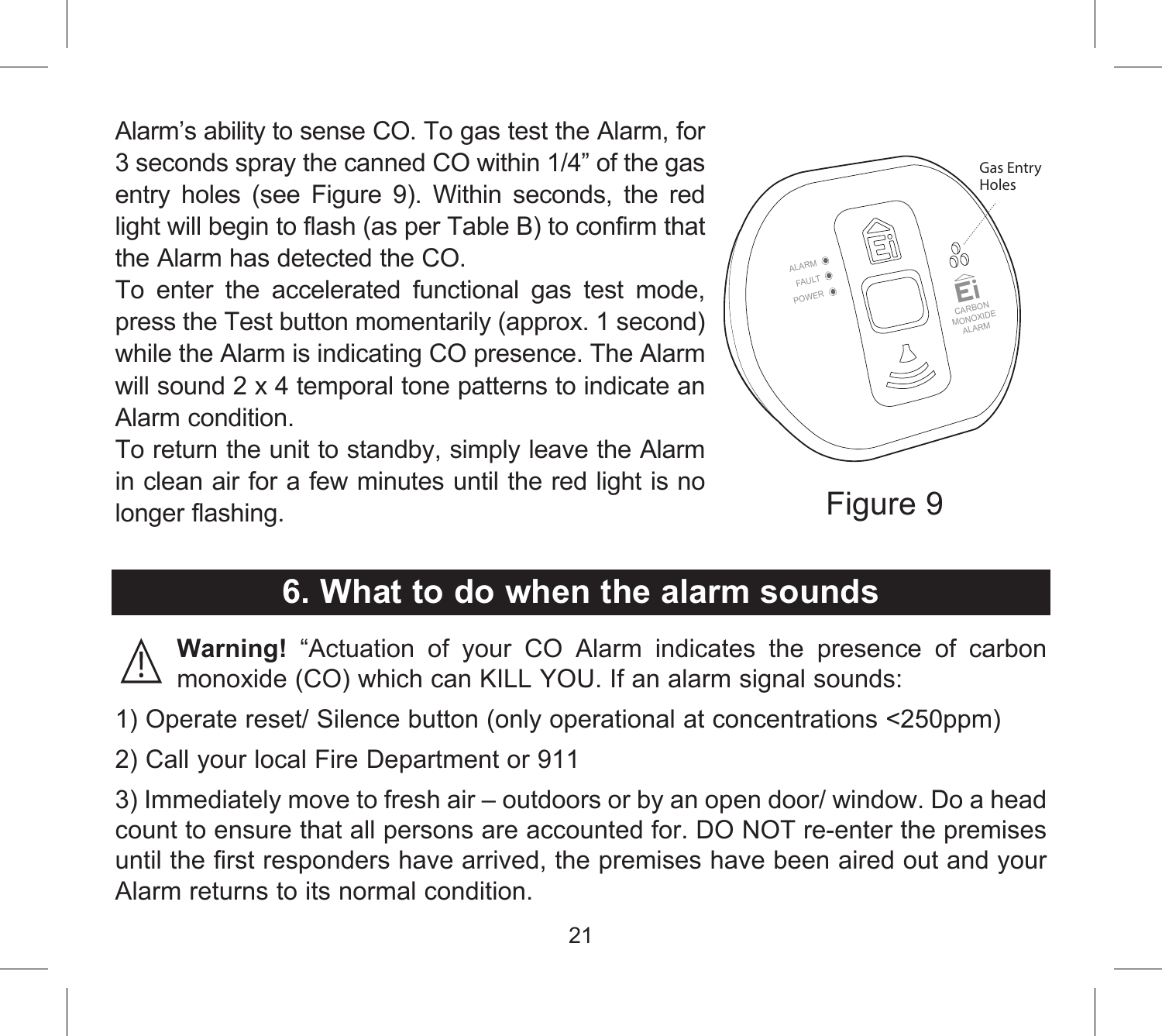4) After following steps 1-3, if your Alarm reactivates within a 24 hour period, repeat steps 1-3 and call a qualified appliance technician to investigate for sources of CO from fuel burning equipment and appliances, and inspect for proper operation of this equipment. If problems are identified during this inspection have the equipment serviced immediately. Note any combustion equipment not inspected by the technician and consult the manufactures' instructions, or contact the manufacturers directly, for more information about CO safety and this equipment. Make sure that motor vehicles are not, and have not been, operating in an attached garage or adjacent to the residence.

**Note:** When ventilation is provided by leaving the window and doors open, the CO build up may have dissipated by the time help arrives and the Alarm may have stopped sounding. Although your problem may appear temporarily solved it is crucial that the source of the CO is determined and appropriate repairs made. **7.** 

# **7. How to Protect your Family**

Follow these guidelines to reduce the risk of Carbon Monoxide poisoning.

(1) Know and look out for warning signs that Carbon Monoxide may be present. These include:-

- The CO Alarm warning of abnormal levels.
- Staining, soot marks or discoloration on or around appliances.
- A pilot light frequently going out.
- A strange smell when an appliance is operating.
- A gas flame which is yellow or orange, instead of the normal blue.
- Family members (including pets) exhibiting the "flu-like" symptoms of CO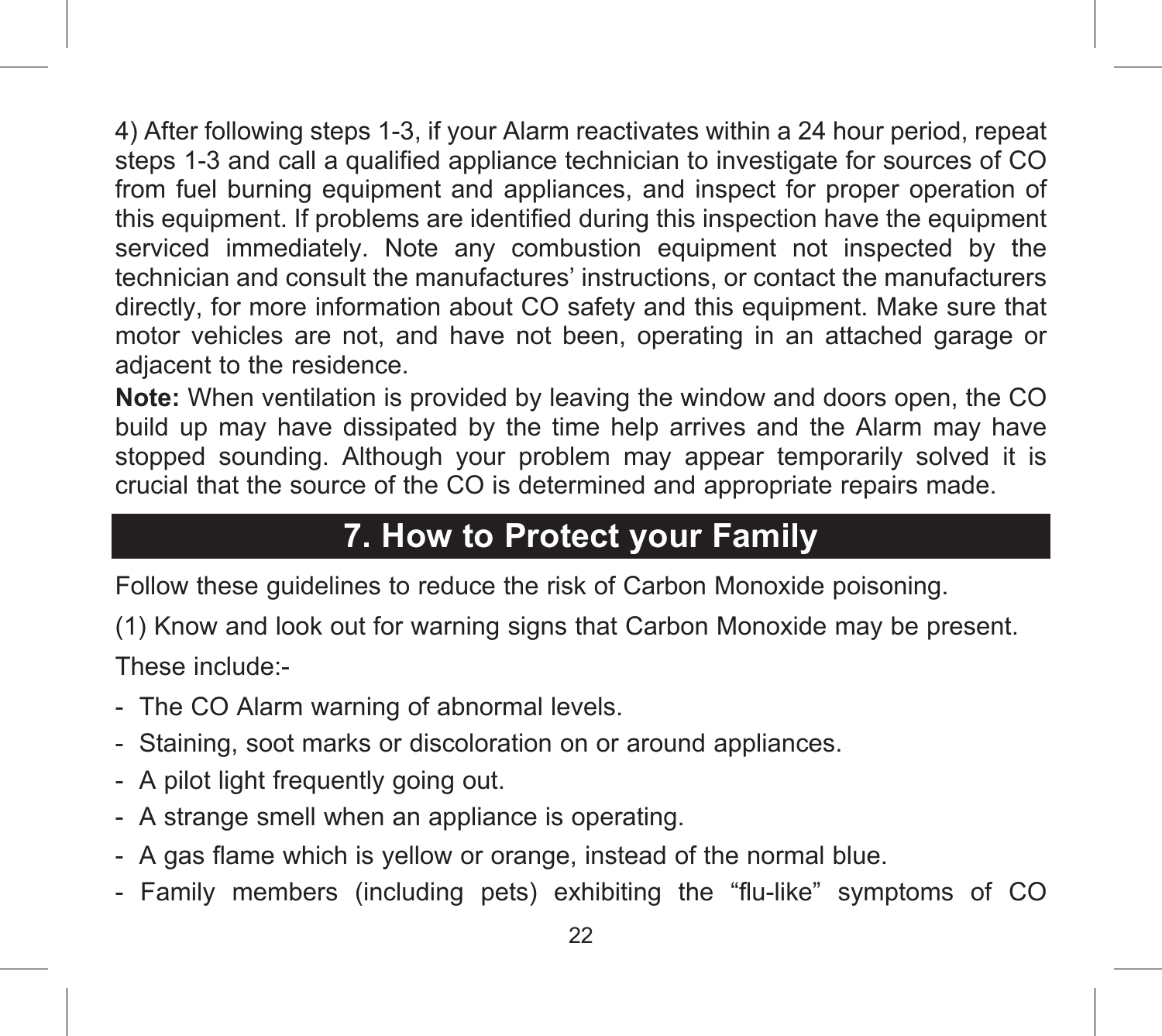poisoning as described above. If any of these signs are present get the appliance serviced before further use. If feeling ill, get immediate medical help.

(2) Choose all appliances and vehicles which burn fossil fuels such as coal, oil, natural gas, propane, kerosene, wood, gasoline, diesel, charcoal etc. with care and have them professionally installed and regularly maintained.

(3) These appliances must "breathe in" air to burn the fuel properly. Know where the air comes from and ensure vents remain unobstructed (particularly after any construction or remodeling work).

(4) The appliances must also "breathe out" waste gases (including the  $CO$ ) – usually through a flue or chimney. Ensure chimneys and flues are not blocked or leaking, and get them checked every year. Check for excessive rust or cracks on appliances and pipe work.

(5) Never leave your car, motor bike or lawnmower engine running in the garage with the garage door closed. Never leave the door from the house to the garage open if the car is running.

(6) Never adjust your own gas pilot lights.

(7) Never use a gas stove, cooktop or a barbecue grill for home heating.

(8) Children should be warned of the dangers of CO poisoning and instructed never to touch, or interfere with CO Alarms. Do not allow small children to press the test/ hush button as they could be subjected to excessive noise when the Alarm sounds.

(9) Leaving windows or doors slightly open (even a few inches) will significantly reduce the risk of high levels of CO occurring. The high levels of draught-proofing in modern houses reduces ventilation and can allow dangerous gases to build up.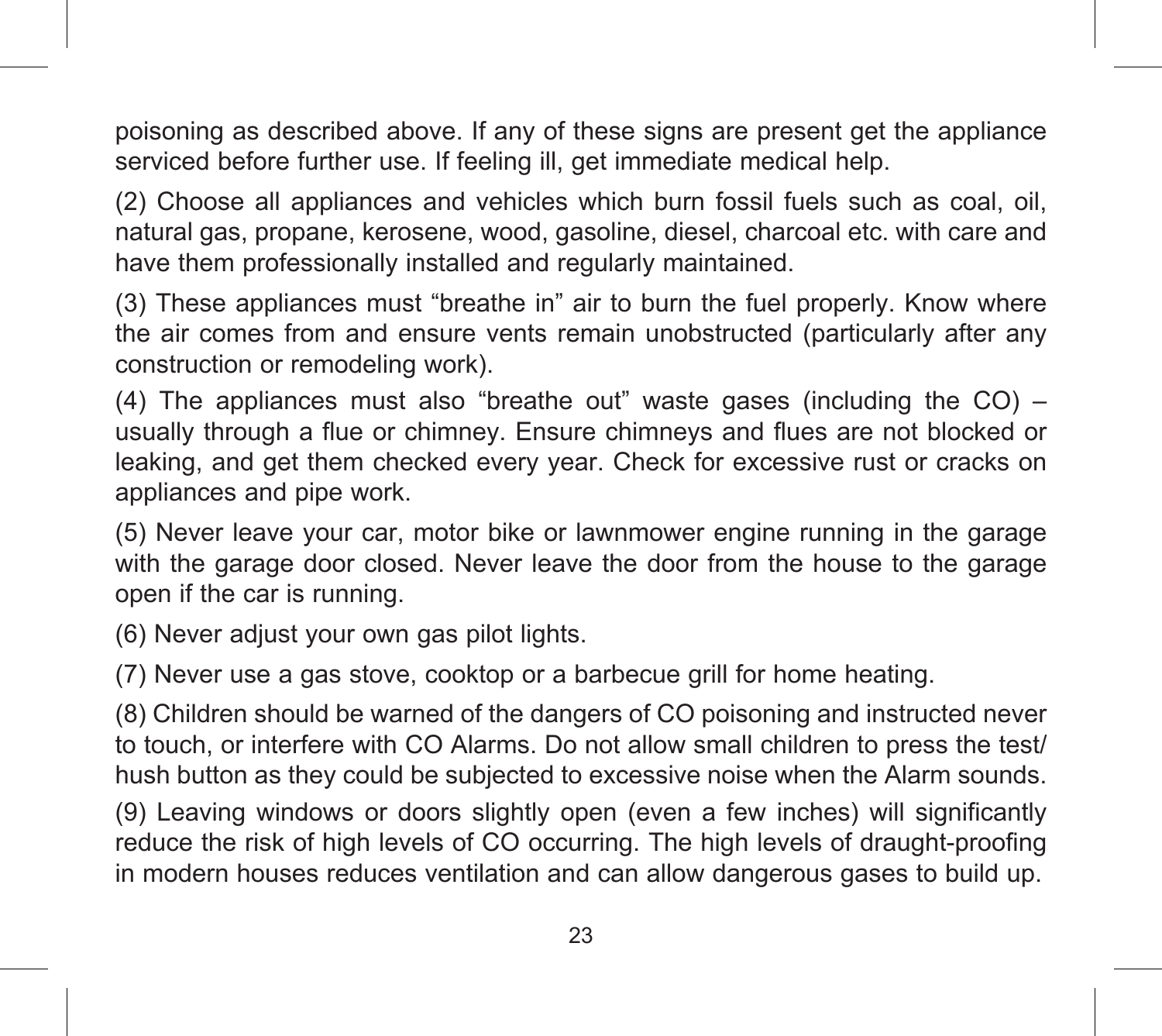(10) Install CO Alarms in all the areas recommended in this booklet.

(11) Recognize that CO poisoning may be the cause when family members suffer from "flu-like" symptoms when at home but feel better when they are away for extended periods.

### **8. Technical Specification**

**Power :** Two Alkaline AAA type batteries (replaceable) – EiA207 models **CO Sensitivity :** Meets UL2034 **Electromagnetic Compatibility :** Complies with UL2034 / FCC Part 15 **Test/Hush Button :** Checks electronics, sounder, sensor and batteries **Operating Temperature :** 40°F (4.4°C) to 100°F (37.8°C) **Humidity Range :** 15% to 95% R.H. (non-condensing) **Audible Alarm :** 85dB(A) at 10ft (3m) minimum **LCD Display :** Displays CO level above 30ppm (in steps of 5ppm) **RF Functionality :** RF Module required (see Model Chart on page 2) **CO Alarm Memory :** Indicates if unit was previously in alarm **Dimensions :** 4.7" x 4.1" x 1.6" (120mm x 105mm x 40mm) **Weight (grams) :** 6.53 ounces (185g)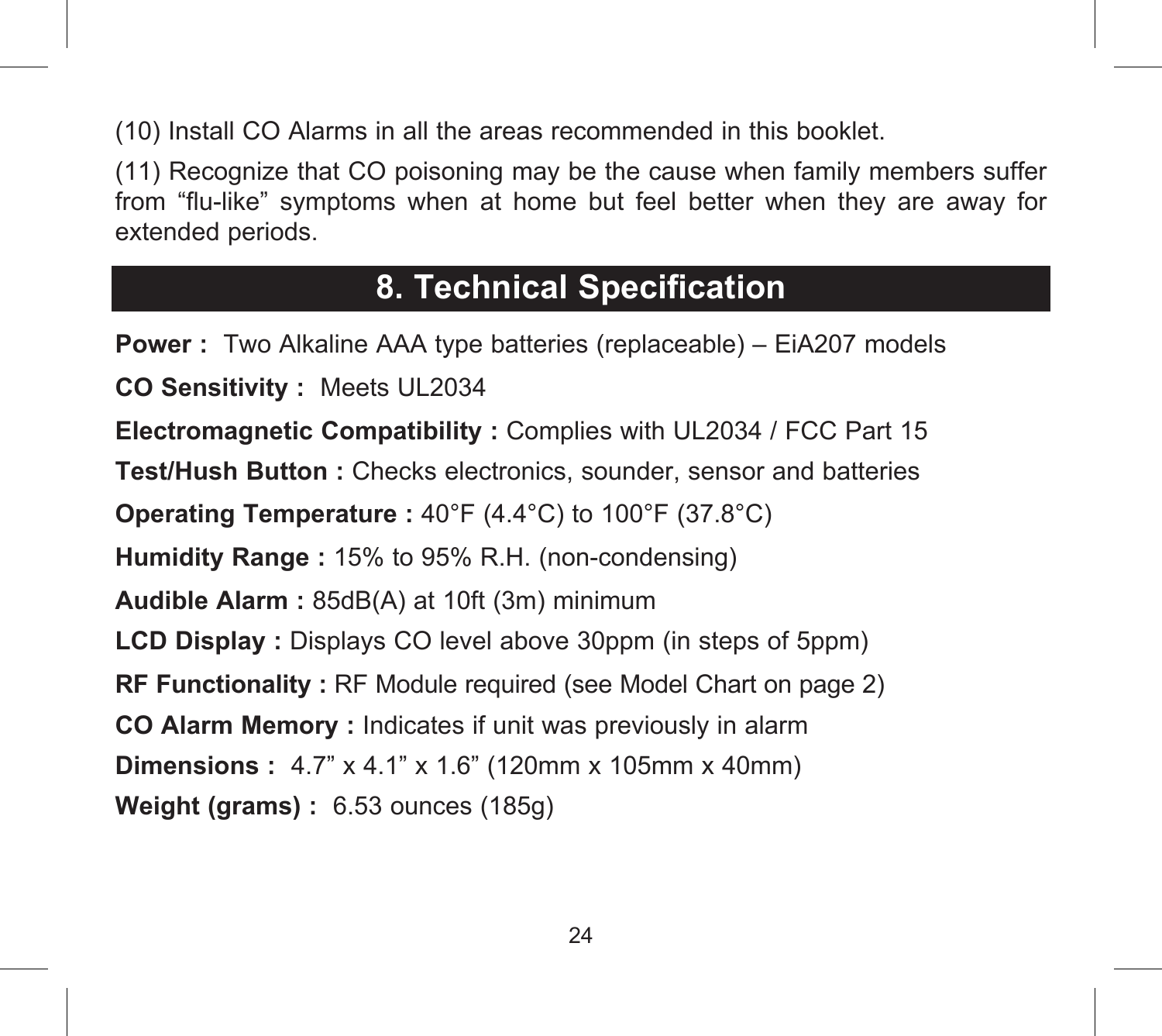# **9. Getting the CO Alarm Serviced**

If your CO Alarm fails to work after you have carefully read all the instructions, verified that the unit has been installed correctly, and ensured that it has good batteries connected, return it for repair or replacement. This should be where it was purchased, or alternatively return it in proper packaging to "Customer Assistance and Information" at the nearest address given on the CO Alarm or in this leaflet. (Remove the Alarm from the mounting plate before shipping the product). State the nature of the fault, where the CO Alarm was purchased, and the date of purchase.

## **10. Limited Warranty Guarantee**

Ei Electronics guarantees Carbon Monoxide Alarms Models EiA207 (excluding batteries) for 5 years from date of purchase against any defects that are due to faulty materials or workmanship. This guarantee only applies to normal conditions of use and service, and does not include damage resulting from accident, neglect, misuse, unauthorized dismantling, or contamination howsoever caused. This guarantee excludes incidental and consequential damage. Further the warranty does not cover Acts of God, such as fire, flood, hurricanes and tornadoes. If this Alarm should become defective within the guarantee period, it must be returned to Ei Electronics, with proof of purchase, carefully packaged, with the problem clearly stated. We shall at our discretion repair or replace the faulty unit.

Ei Electronics shall not be liable for any incidental or consequential damages caused by the breach of any express or implied warranty. Any implied warranty of merchantability or fitness for purposes is limited to the duration of the above warranty period. This warranty gives you specific legal rights and you may also have other rights that vary from state to state.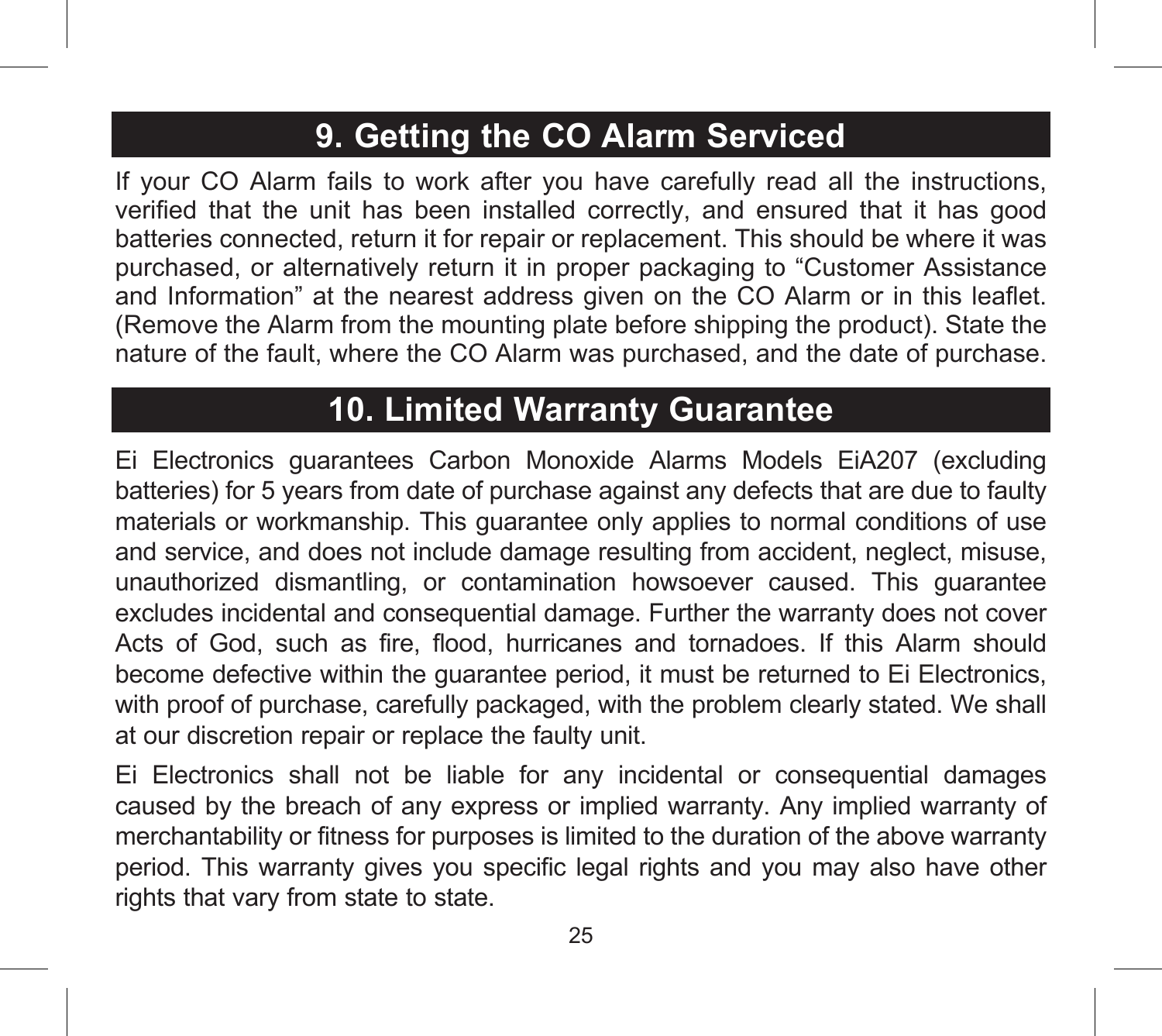Some states or jurisdictions do not allow the limitation or exclusion of incidental or consequential damages, or limitations on how long an implied warranty last so the above limitation may not apply to you.

Do not interfere with the Alarm or attempt to tamper with it. This will invalidate the guarantee, but more importantly may expose the user to shock or fire hazards. This guarantee is in addition to your statutory rights as a consumer.

# **11. Limitations of CO Alarms**

(1) The CO Alarm will not work without good batteries or if the batteries are placed in reverse polarity. If the batteries have been drained the Alarm will not give protection. Button test the Alarm weekly and on return from vacations or other long absences.

(2) Carbon Monoxide must enter the unit for it to be detected. There may be Carbon Monoxide in other areas of the house (e.g. downstairs, in a closed room etc) but not in the vicinity of the CO Alarm. Doors, air drafts and obstructions can prevent CO from reaching the Alarm. For these reasons we recommend CO Alarms are installed both near and in bedrooms, particularly if bedroom doors are closed at night. Additionally install in rooms where members of the household spend much of their time, and in rooms with potential sources of CO gas.

(3) The CO Alarm may not be heard. The sound output is loud but it may not be heard behind a closed door or if it is too far away. The Alarm may not wake up somebody who is impaired by alcohol or medications. The alarm sound may be masked by other sounds such as T.V., stereo, traffic noise etc. Installing CO Alarms on either side of closed doors will improve their chance of being heard. This CO Alarm is not designed for people with impaired hearing.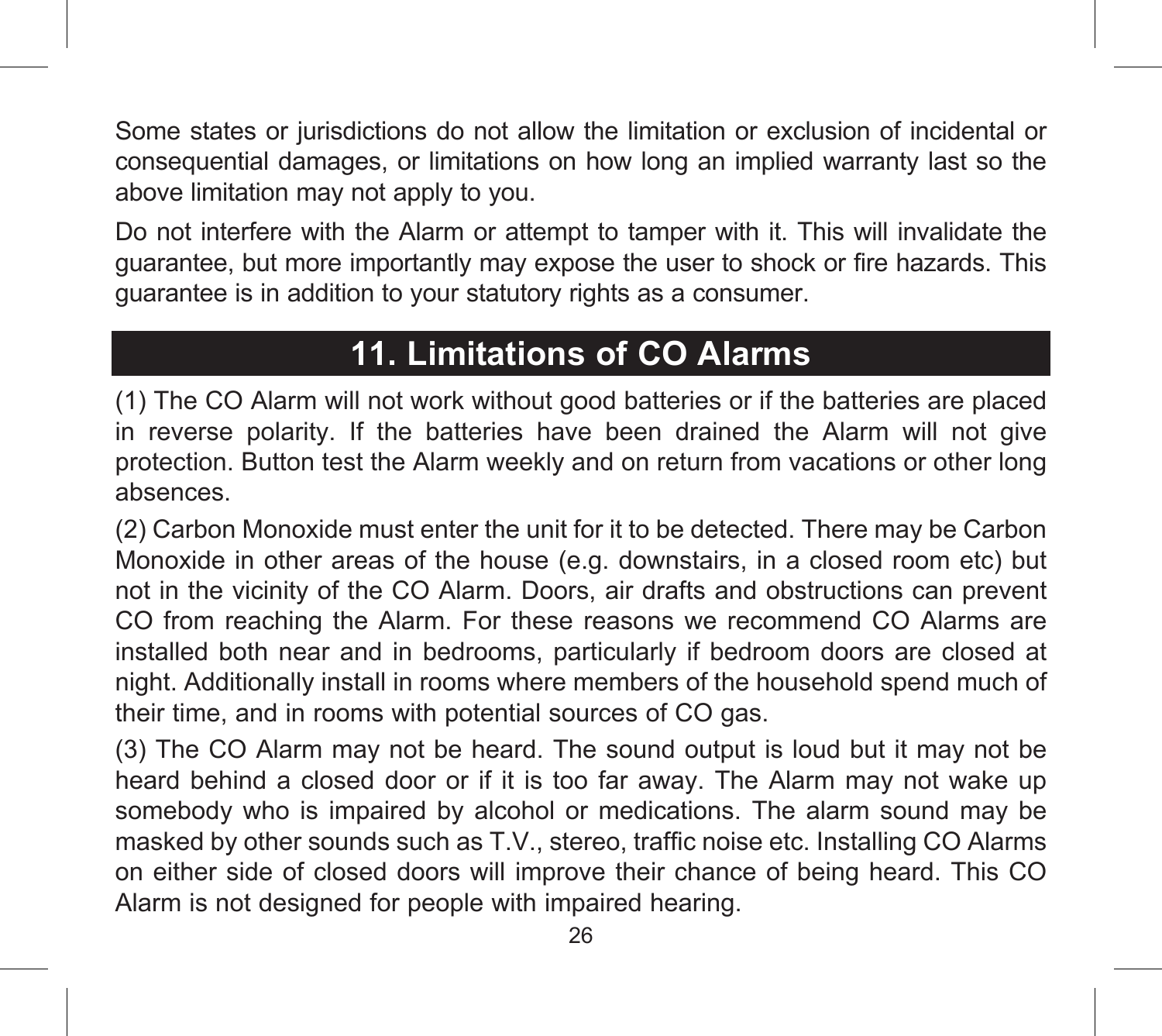(4) CO Alarms don't last indefinitely. CO Alarms are sophisticated electronic devices with many parts. Although CO Alarms and their component parts have undergone stringent testing, and are designed to be very reliable, it is possible that parts can fail. Therefore, you should test your CO Alarms weekly. CO Alarms must be replaced after 10 years of operation.

(5) CO Alarms are not a substitute for life insurance. House-holders are responsible for their own insurance. CO Alarms warn of increasing CO levels, but we do not guarantee that this will protect everyone from CO poisoning.

(6) CO Alarms are not suitable as early warning Smoke Alarms. Some fires produce Carbon Monoxide, but the response characteristics of these CO Alarms are such that they would not give sufficient warning of fire. Smoke Alarms must be fitted to give early warning of fire.

(7) CO Alarms do not detect the presence of natural gas (methane), propane, butane or other combustible gases. Install combustible Gas Alarms to detect such gases. **Note:** Carbon Monoxide Alarms, with electrochemical sensors have a cross sensitivity to hydrogen. This means that they can alarm due to sensing hydrogen produced by batteries which are incorrectly charged, such as on boats or with battery back-up systems such as those used with alternative energy systems. The unit will alarm with 500 ppm H2 after between 10 and 40 minutes exposure.

This CO Alarm is intended for residential use. It is not intended for the use in industrial applications where Occupational Safety and Health Administration (OSHA) requirements for carbon monoxide detectors must be met.

This carbon monoxide alarming device is designed to detect carbon monoxide gas from ANY source of combustion. It is NOT designed to detect smoke, fire, or any other gases.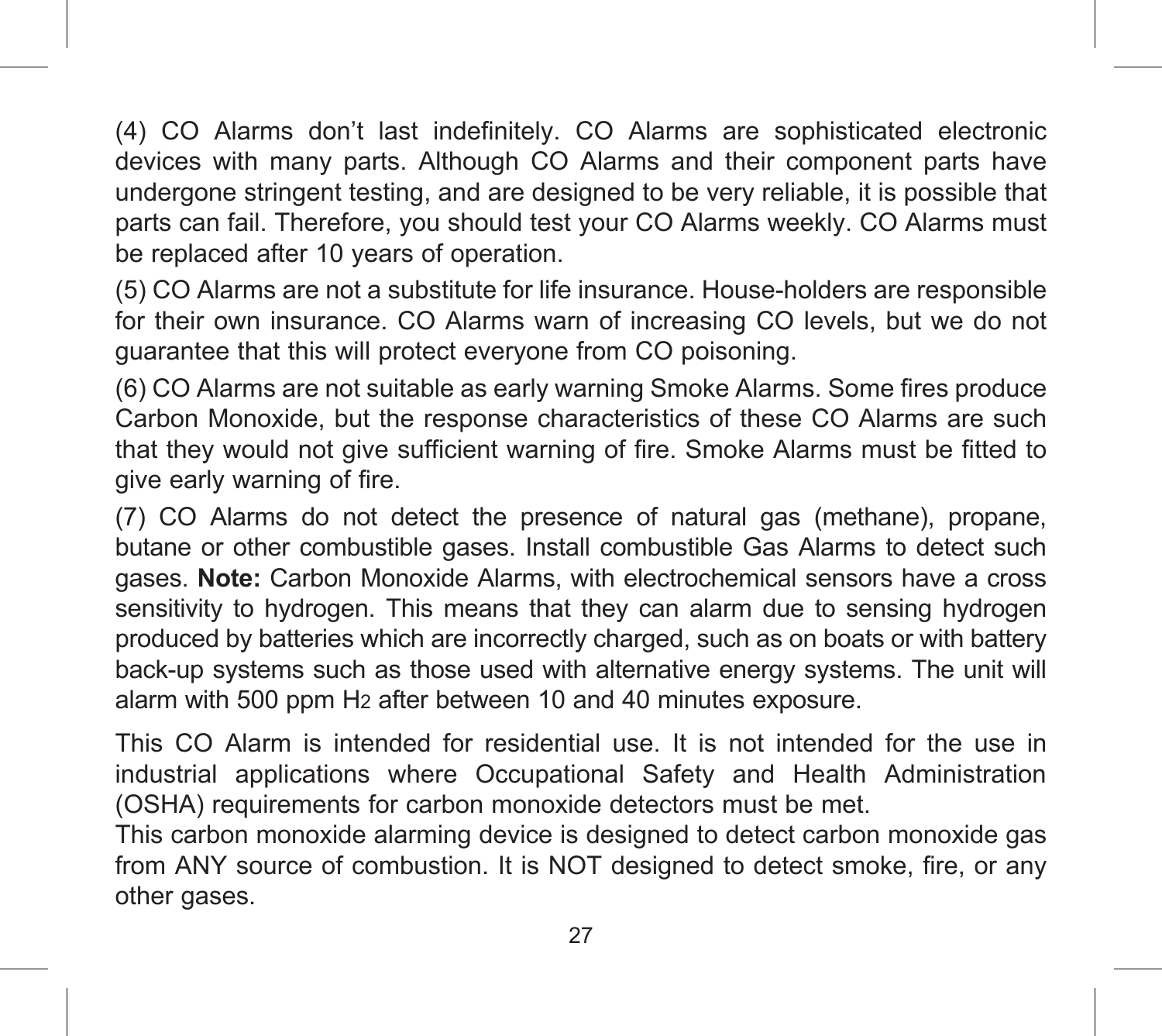WARNING: THIS CO ALARM IS DESIGNED TO PROTECT INDIVIDUALS FROM THE ACUTE EFFECTS OF CARBON MONOXIDE EXPOSURE. IT WILL NOT FULLY SAFEGUARD INDIVIDUALS WITH SPECIFIC MEDICAL CONDITIONS. IF IN DOUBT CONSULT A MEDICAL PRACTITIONER.

# **12. Troubleshooting**

### **ALARM DOES NOT WORK WITH THE TEST BUTTON:**

(1) Wait 15 seconds after connecting the power before button testing.

- (2) Hold button down firmly for at least 5 seconds.
- (3) Check the Alarm is secured correctly on the mounting plate.
- (4) Check if batteries are inserted in the correct polarity.
- (5) Replace batteries.

### **ALARM SOUNDS FOR NO APPARENT REASON:**

Follow the detailed instructions in Section 6 Entitled "What to do when the alarm sounds" (page 21).

If there are still problems:

(1) Ensure there are no fuel burning appliances in the vicinity which could be leaking CO gas (e.g. even from next door).

(2) Ensure there are no fumes in the area (e.g. paint, thinners, hair spray, chemical cleaners aerosol sprays, damp proofing done with and aqueous emulsion such as Amino functional siloxane and Alkylalkoxysilane.

(3) Ensure there is no outdoor source of CO in the vicinity (e.g. a car with engine running, heavy traffic, heavy air pollution, barbecue fumes etc).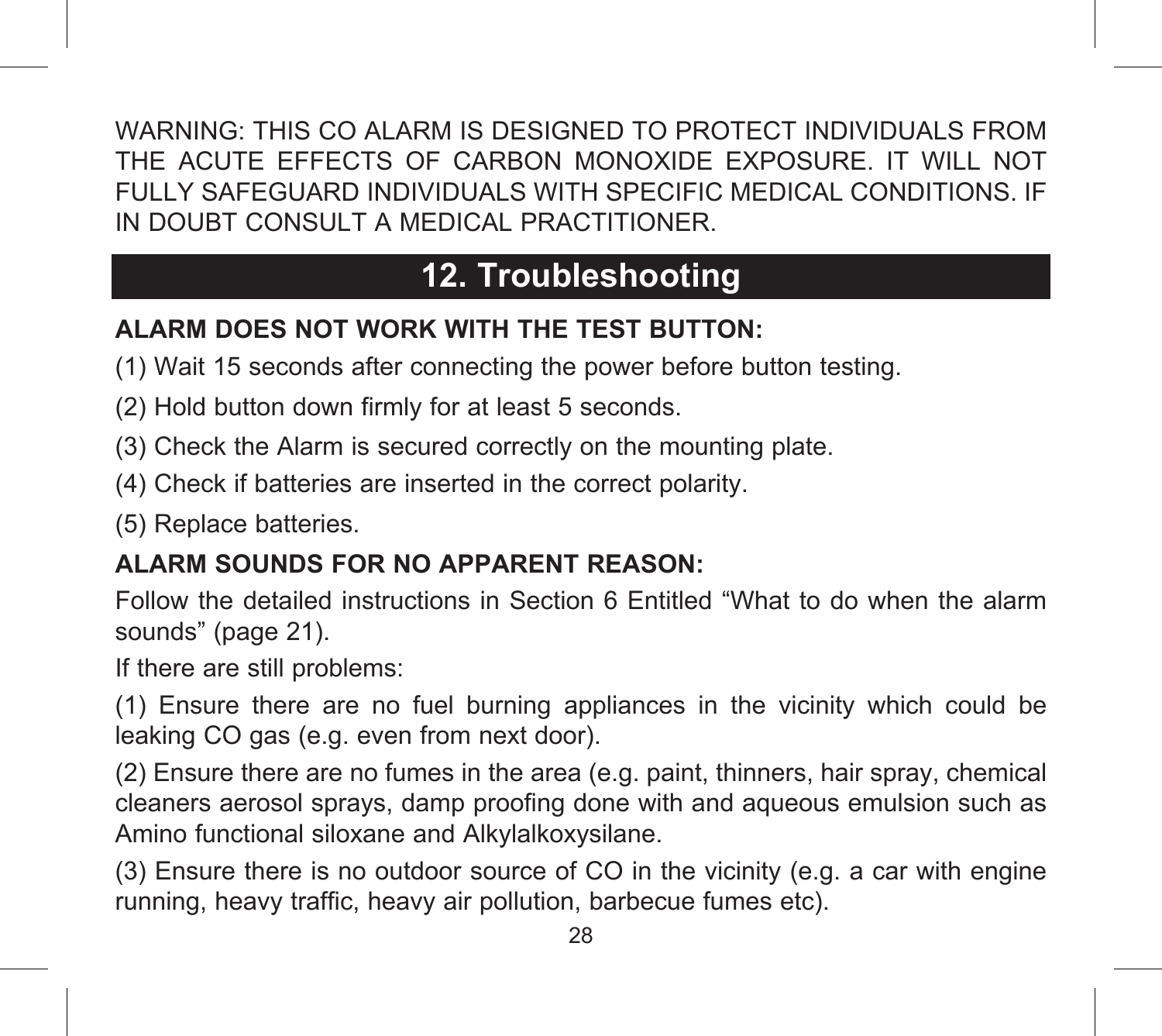(4) Ensure there is no source of hydrogen such as batteries being charged (e.g. on boats or in Uninterruptable Power Supplies (UPS)).

(5) Ensure there is not excessive smoke or fumes from devices such as Egyptian shisha, or hookah pipes, especially those that use coal or charcoal to heat the tobacco.

(6) If the Alarm is installed with an RF Module, ensure that there are no problems with the other RF interconnected devices.

(7) Press the test/hush button to silence the alarm.

If the unit continues to sound it is possibly defective and should be replaced (see section 9 "Getting the CO Alarm Serviced").



# **13. Display & Indicator Summary**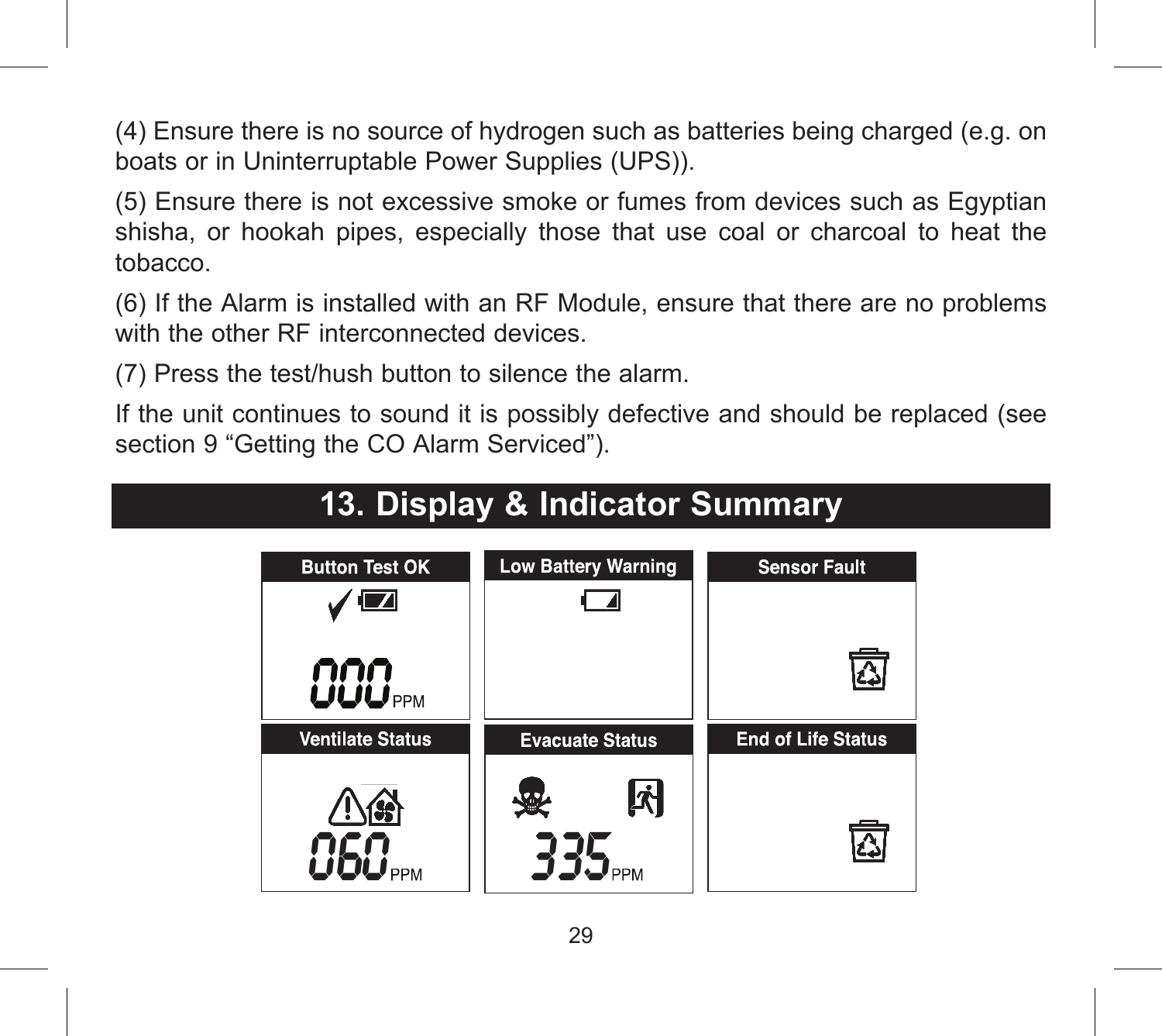| <b>EIA207 Indicator Summary</b>    |                           |                           |                      |                     |  |
|------------------------------------|---------------------------|---------------------------|----------------------|---------------------|--|
| <b>Normal Operation</b>            | <b>Red LED</b>            | Amber LED                 | <b>Green LED</b>     | Sounder             |  |
| Power Up                           | 1 flash                   | 1 flash                   | 1 flash              | Off                 |  |
| Standby                            | Off                       | Off                       | Off                  | Off                 |  |
| Button Test (Weekly)               | Off                       | $\Omega$ ff               | Flashing (every sec) | Temporal full sound |  |
| Unit Sensing CO gas itself         | Flashing (as per table B) | Off                       | Off                  | Temporal full sound |  |
| Sensing CO through RF interconnect | Off                       | $\Omega$ ff               | Off                  | Temporal full sound |  |
| <b>Fault Mode</b>                  |                           |                           |                      |                     |  |
| Low Battery Condition              | Off                       | 1 flash (every 50 secs)   | Off                  | 1 beep with flash   |  |
| Sensor Fault Condition             | Off                       | 2 flashes (every 50 secs) | Off                  | 2 beeps with flash  |  |
| Fnd of Life Condition              | Off                       | 3 flashes (every 50 secs) | Off                  | 3 beeps with flash  |  |

| <b>EIA207 Service Diagnostics</b> |                                             |                        |                                             |                      |                          |
|-----------------------------------|---------------------------------------------|------------------------|---------------------------------------------|----------------------|--------------------------|
| <b>Diagnostics Modes</b>          | <b>Action</b>                               | <b>Red LED</b>         | <b>Yellow LED</b>                           | Sounder              | Action                   |
| <b>Fault Checks</b>               |                                             |                        |                                             |                      |                          |
| Low battery                       | Press & hold button                         | Off                    | 1 flash                                     | 1 beep with flash    | <b>Replace Batteries</b> |
| <b>Faulty Sensor</b>              | Press & hold button                         | Off                    | 2 flashes                                   | 2 beeps with flashes | Replace Alarm            |
| End of Life (EOL)                 | Press & hold button                         | Off                    | 3 flashes                                   | 3 beeps with flashes | Replace Alarm            |
| <b>Alarm Memory</b>               | Action                                      | <b>Red LED</b>         | <b>Green LED</b>                            | Sounder              | <b>LCD Display</b>       |
| 24 hours after event              |                                             | Flashes as per Table C | $\bigcirc$ ff                               | Off                  | Off                      |
| Long term memory                  | Press & hold button                         | Flashes as per Table C | $\Omega$ ff                                 | Temporal full sound  | CO ppm                   |
| Memory Erase                      | Keep button pressed<br>after long term test | Flashes as per Table C | Wait for Green light<br>then release button | Temporal full sound  | CO ppm                   |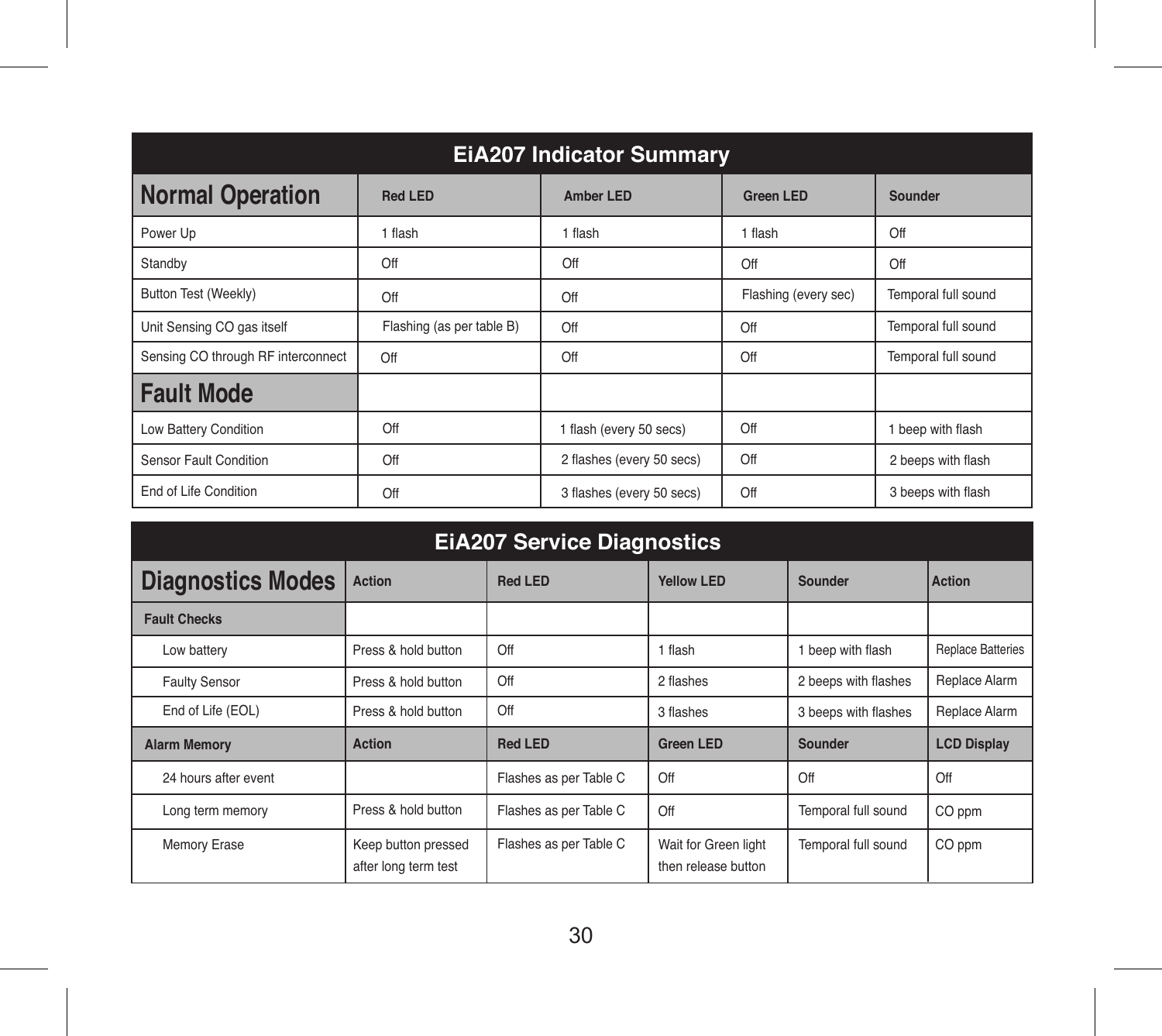| <b>Model</b>   | <b>Type</b>                                                                                               |
|----------------|-----------------------------------------------------------------------------------------------------------|
| <b>EiA207W</b> | Stand alone with replaceable AAA Batteries, RF Upgradeable                                                |
| FiA207iW       | Stand alone with replaceable AAA Batteries, RF Upgradeable<br>AudioLINK feature                           |
| EiA207DW       | Stand alone with replaceable AAA Batteries and LCD Display, RF upgradeable                                |
| EiA207iDW      | Stand alone with replaceable AAA Batteries and LCD Display, RF upgradeable<br>AudioLINK feature           |
| EiA207RFZ      | Stand alone with replaceable AAA Batteries and * Z-Wave RF Module Fitted                                  |
| EiA207iRFZ     | Stand alone with replaceable AAA Batteries and * Z-Wave RF Module Fitted<br>AudioLINK feature             |
| EiA207DRFZ     | Stand alone with replaceable AAA Batteries and LCD Display * Z-Wave RF Module Fitted                      |
| EiA207iDRFZ    | Stand alone with replaceable AAA Batteries and LCD Display * Z-Wave RF Module Fitted<br>AudioLINK feature |



Conforms to UL Std.2034 Certified to CSA Std. 6.19-01